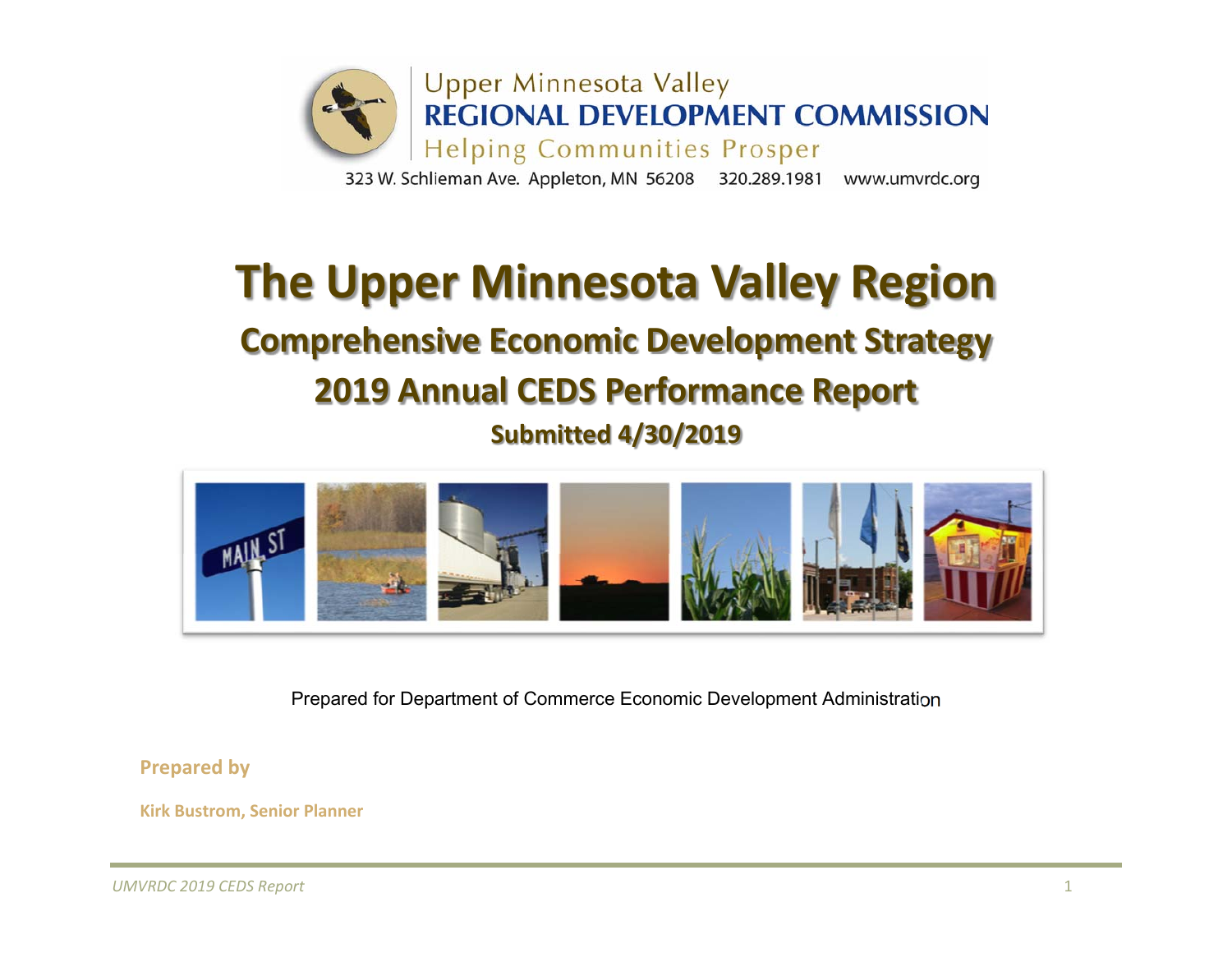### **Table of Contents**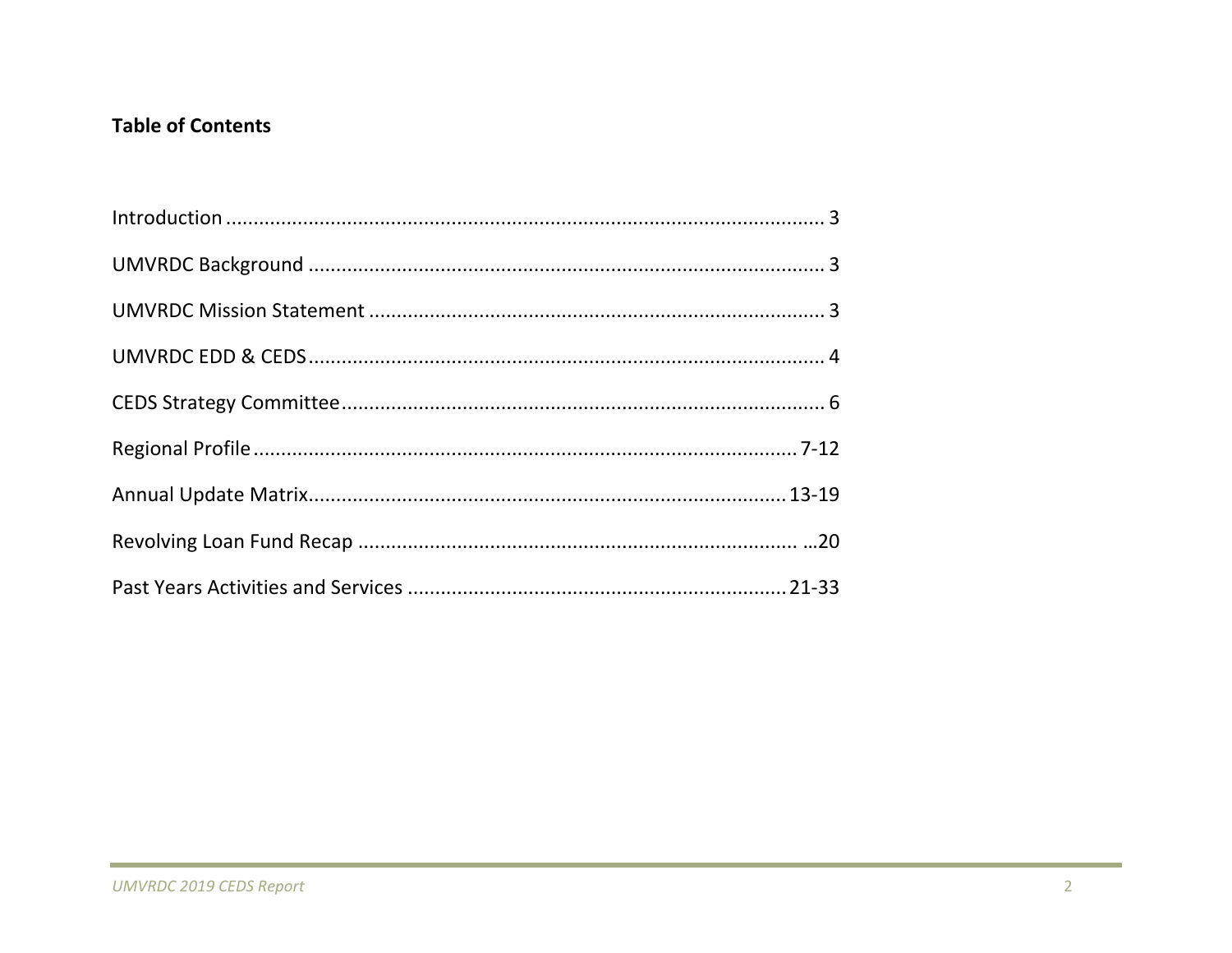### **Introduction**

This report summarizes the Upper Minnesota Valley Regional Development Commission's (UMVRDC) economic development activities within the Economic Development District (EDD) of the UMVRDC Region (Counties of Big Stone, Chippewa, Lac qui Parle, Swift and Yellow Medicine). This report represents the CEDS Annual Performance Report for the current EDA Planning Grant. The required activities of the District follow the "Scope of Work" that was provided with the EDA Planning Grant. All planning staff is in part responsible for implementing planning activities within the region including economic development programs and projects listed in this report.

### **Upper Minnesota Valley Regional Development Commission (UMVRDC)**

The UMVRDC was created by the RDC Act of 1969 that authorized the establishment of regional development commissions to work with and on behalf of local units of government to develop plans or implement programs to address economic, social, physical, and governmental concerns of each region of the state. The UMVRDC assists with developing and implementing plans and programs for local units of government throughout the five county regional boundaries in western Minnesota. The UMVRDC is one of nine regional development commissions throughout the State of Minnesota.

### **UMVRDC Mission Statement**

*"Enable the region to thrive by assisting local units of government."*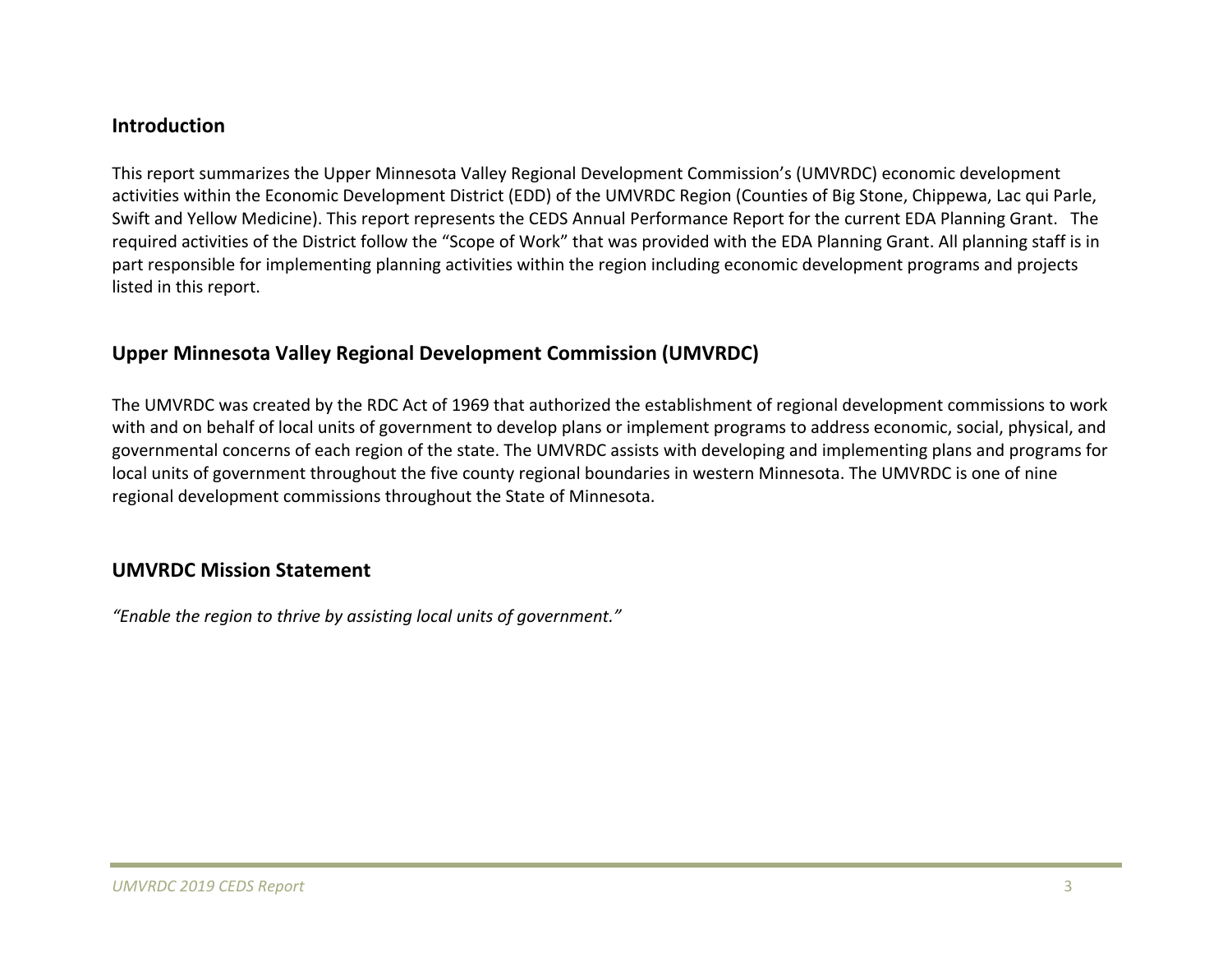### **UMVRDC EDD & CEDS**

The UMVRDC provides leadership for the preparation and maintenance of the region's Comprehensive Economic Development Strategy (CEDS), assist in the implementation strategies identified in the CEDS, and provide technical assistance to economic development organizations in the region as required by the Economic Development Administration (EDA) as the designated Economic Development District (EDD). The EDD designation and approved CEDS qualify all counties and municipalities within our region for EDA grant assistance programs. In November of 2016, the UMVRDC approved and submitted our CEDS Update to EDA which we are currently implementing.

The UMVRDC CEDS is the result of <sup>a</sup> continuous regional economic development planning process in our five‐county region. The UMVRDC sees the CEDS as <sup>a</sup> tool to create and retain jobs, promote <sup>a</sup> more stable and diversified local and regional economy and improve living conditions and the quality of life of the region.

The UMVRDC and its organizational leadership have embarked on <sup>a</sup> strategic planning process to update the organization's planning methodologies and measurement. The process began in March 2019 and is scheduled to evolve over the remainder of calendar year 2019. A newly developed and implemented strategy will inform ongoing development and implementation the organization's CEDS. The identified process will thoughtfully, collaboratively and effectively engage UMVRDC staff and board to:

- Reflect on the organization's experience in pursuing its strategic framework over the last plan cycle and lift out learnings to carry forward into the next.
- Build <sup>a</sup> shared picture of the demands and challenges likely to face RDC stakeholders in the upcoming three to five years {with an eye toward five to ten).
- Craft the agency's high-level goal areas, or strategies to orient governance, service delivery and capacity development throughout the next plan cycle.
- $\blacksquare$ ■ Establish one-year priorities and quarterly targets to propel implementation over the first 12 months.
- Outline <sup>a</sup> rolling process to refresh priorities and targets for each remaining year of the plan period.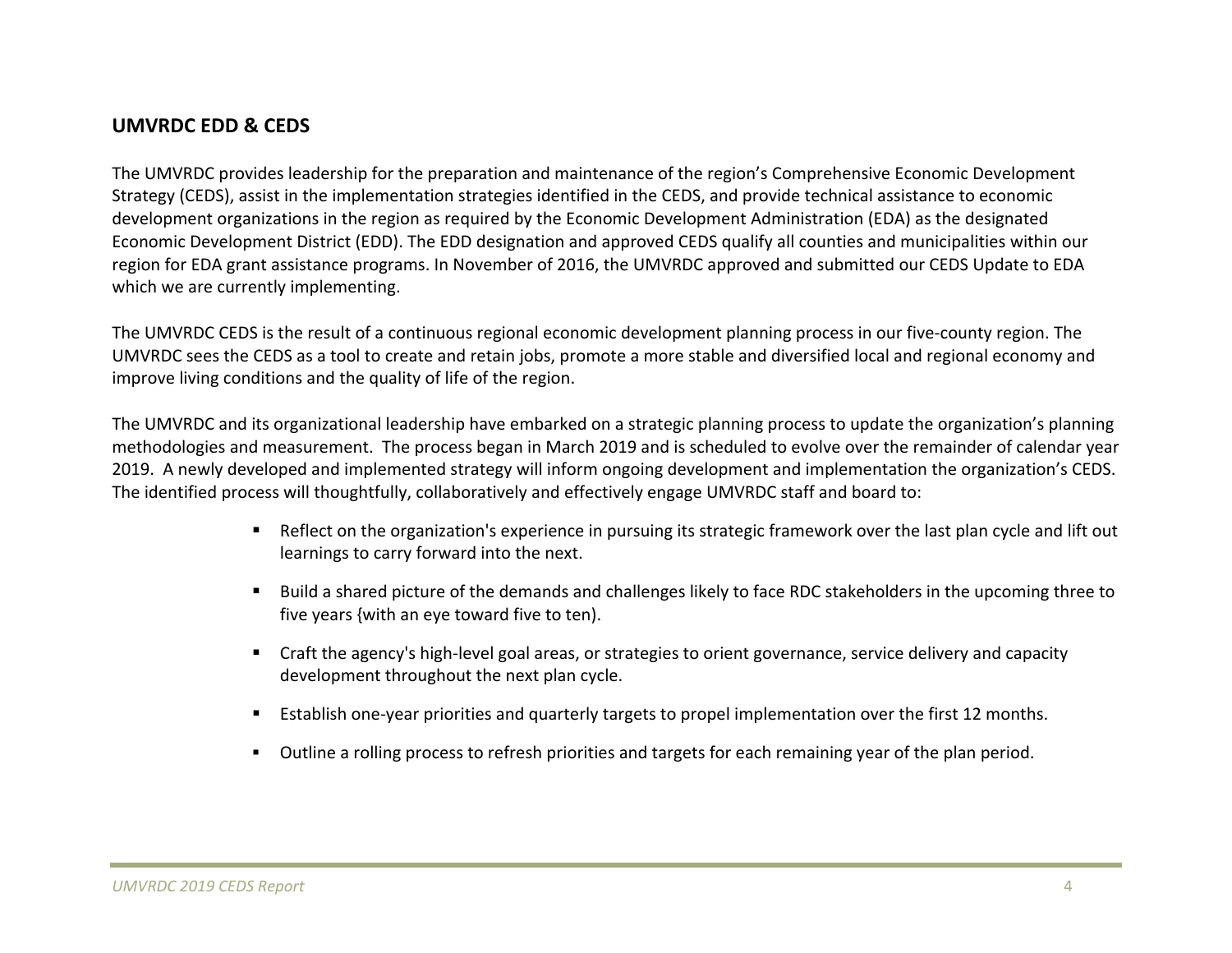### **UMVRDC CEDS Vision**

*The Upper Minnesota Valley region will be recognized for an abundance of place-based amenities, world-class broadband access, collaborative governments, housing opportunities for those moving in and moving over and a highly recognized branded lifestyle that attracts more newcomers each year to communities and jobs in the Upper Minnesota Valley.*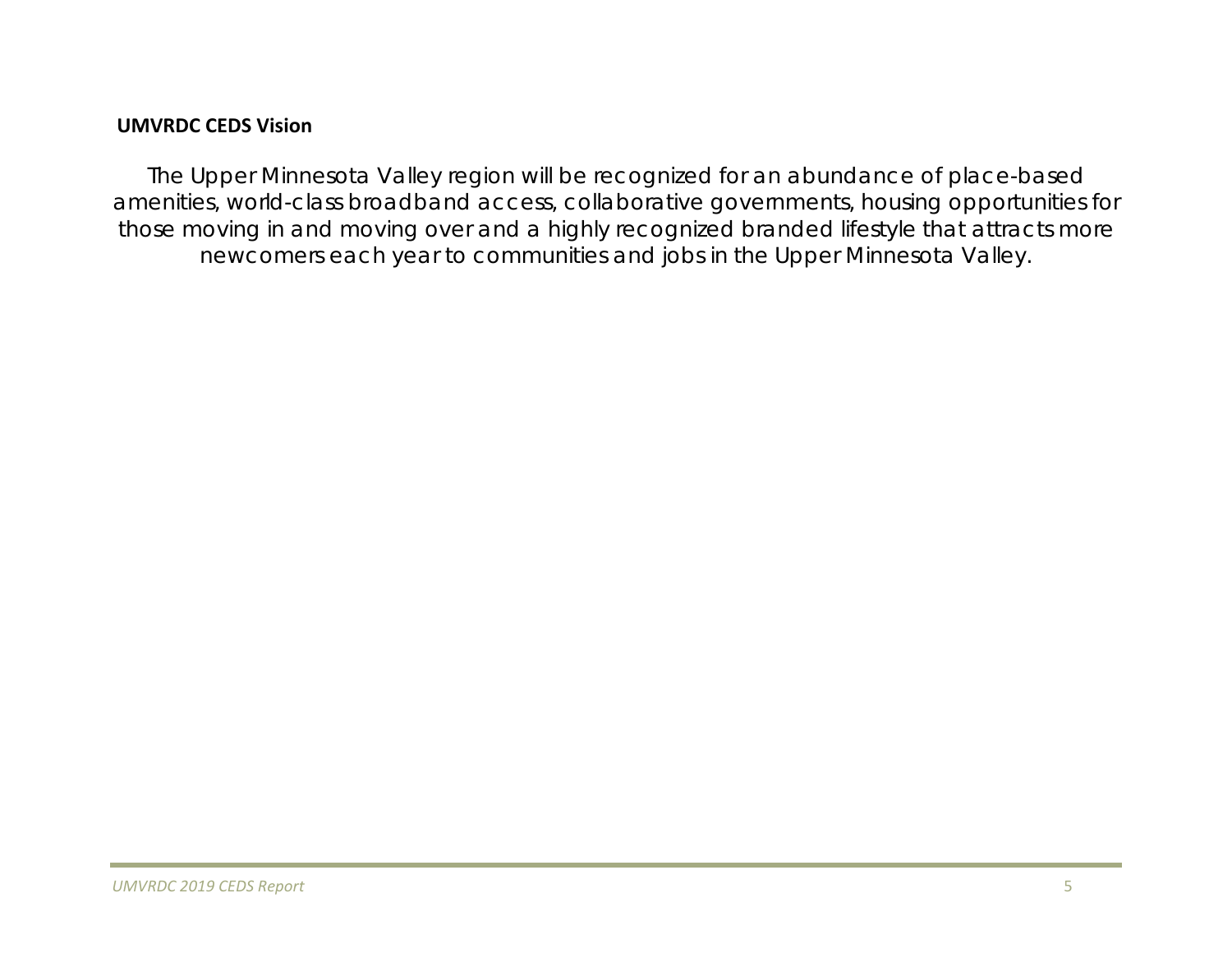### **CEDS Strategy Committee**

The UMVRDC has <sup>a</sup> board where membership is outlined in state statute. The UMVRDC acts as the governing board for the CEDS. The membership of the UMVRDC is county, city, township, tribal and school board elected officials and <sup>a</sup> smaller number of public interest representatives. The CEDS Strategy Committee is established through appointment by the UMVRDC. The CEDS Strategy Committee is responsible for developing and updating the goals and strategies in the CEDS and is the principal facilitator of the economic development planning and implementation process.

As outlined in the Federal guidelines, CEDS Strategy Committee members represent all major interests in the community, both public and private to ensure viewpoints of all segments of the community are considered and to take advantage of local skills and resources in program development and implementation. The CEDS Strategy Committee was updated and approved during the full CEDS update in 2016. There are no changes to the membership at this time.

Members of the CEDS Strategy Committee individually participate in many of the projects identified in this plan with their own vested interest in supporting the region. Their individual and collective participation in CEDS work is instrumental in providing local knowledge that allows the UMVRDC to deliver programs and assist with projects that have the greatest impact on the region.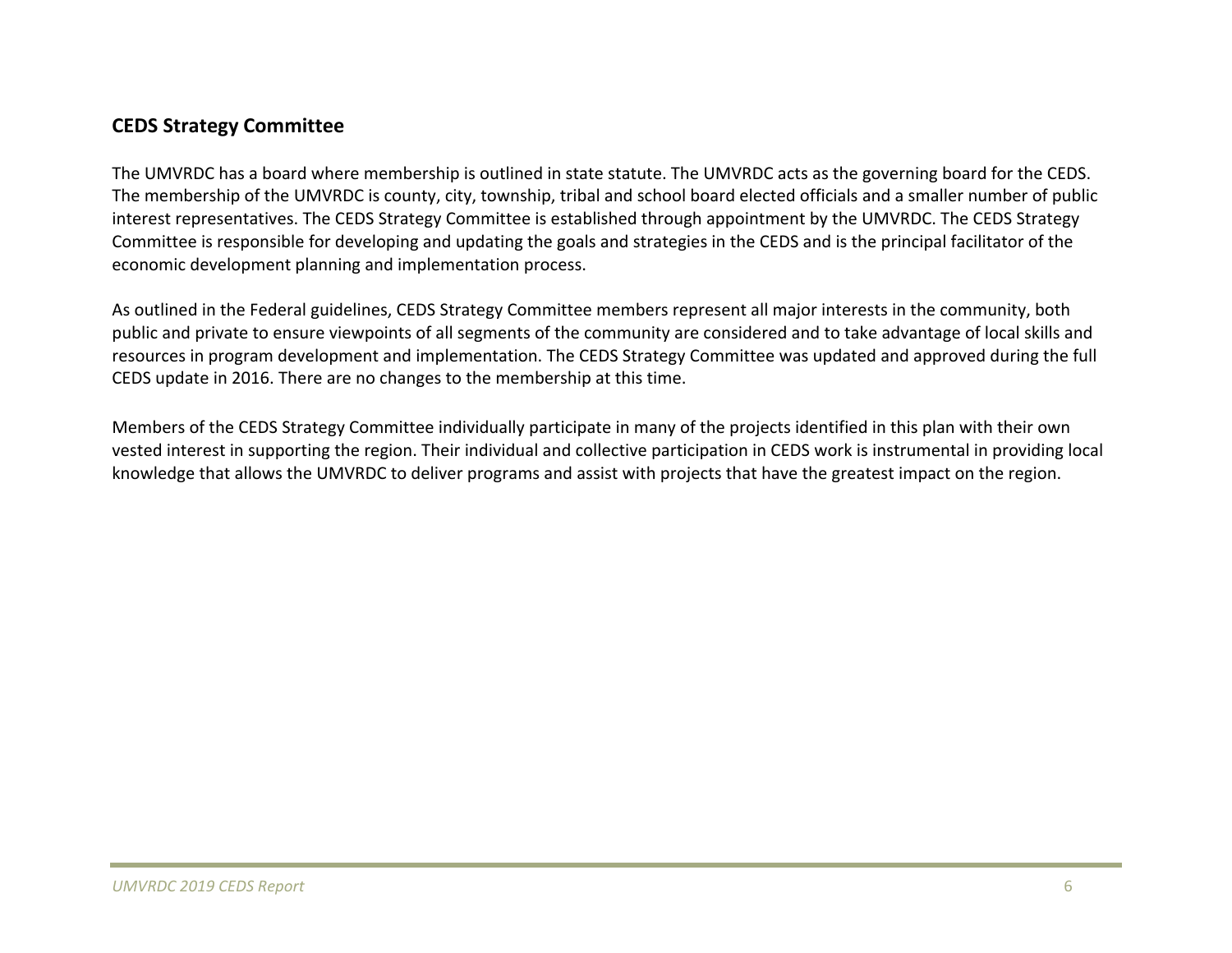### **REGIONAL PROFILE**

### **POPULATION CHANGE, 2000‐2017**

Economic Development Region 6W – Upper Minnesota Valley includes <sup>a</sup> total of 5 counties, located in the larger 23‐county Southwest Minnesota planning area. The UMVRDC Region was home to 42,965 people in 2017, comprising less than 1 percent of the state's total population, making it the smallest region in the state. It is about half the size of the next two smallest regions, which both had about 85,500 people in 2017, and it is considerably smaller than the three regions surrounding it: Region 4 had 229,775 people, while Region 6E and Region 8 both had just over 116,000 residents. In sum, the region saw a -14.1 percent population decline since 2000, which was the largest and fastest decline of the 13 economic development regions (EDRs) in the state. In comparison, the state of Minnesota saw <sup>a</sup> 13.4 percent gain from 2000 to 2017 (see Table 1).

| Table 1. Population Change 2000-2017                    |            |                  |                  |          |  |  |
|---------------------------------------------------------|------------|------------------|------------------|----------|--|--|
|                                                         | 2000       | 2017             | 2000-2017 Change |          |  |  |
|                                                         | Population | <b>Estimates</b> | <b>Number</b>    | Percent  |  |  |
| <b>The UMVRDC Region</b>                                | 50,011     | 42,965           | $-7,046$         | $-14.1%$ |  |  |
| Big Stone Co.                                           | 5,820      | 5,026            | $-794$           | $-13.6%$ |  |  |
| Chippewa Co.                                            | 13,088     | 11,980           | $-1,108$         | $-8.5%$  |  |  |
| Lac qui Parle Co.                                       | 8,067      | 6,685            | $-1,382$         | $-17.1%$ |  |  |
| Swift Co.                                               | 11,956     | 9,407            | $-2,549$         | $-21.3%$ |  |  |
| Yellow Medicine Co.                                     | 11,080     | 9,867            | $-1,213$         | $-10.9%$ |  |  |
| <b>Southwest Minnesota</b>                              | 394,518    | 392,228          | $-2,290$         | $-0.6%$  |  |  |
| <b>State of Minnesota</b>                               | 4,919,479  | 5,576,606        | +657,127         | $+13.4%$ |  |  |
| <b>Source: U.S. Census Bureau, Population Estimates</b> |            |                  |                  |          |  |  |

Every county in the region lost population, but Swift County saw the fastest population decline of the 87 counties in the state (primarily due to the 2008 closure and subsequent loss of the prison population in Appleton), followed by Lac qui Parle County with the fifth fastest decline, Big Stone County with the eighth fastest decline, and Yellow Medicine and Chippewa with the 14th and 19th fastest declines, respectively. Big Stone County is now the fifth smallest county in the state, while Lac qui Parle is the 12th, Swift is the 17th, Yellow Medicine is the 20th, and Chippewa County is the 26th smallest. These recent declines are part of <sup>a</sup> long‐term trend in the region, which has been losing population since 1950.

With an aging and declining population, the UMVRDC Region experienced <sup>a</sup> negative natural rate of increase – having more deaths than births – of ‐187 people so far this decade. In addition, the region lost population because of out‐migration, with 2,052 more people moving out of the region than moving in. Though there was domestic out‐migration of 2,335 people, the region did enjoy positive in‐migration of 283 additional residents from international sources (see Table 2).

The UMVRDC Region is now home to 977 foreign born residents, or about 2.2 percent of the total population. The number of immigrants in the region jumped by 16.3 percent since 2010. Over half (542 people) of these immigrants were from Latin America, while the second largest number were from Asia, accounting for 15 percent of the region's immigrants.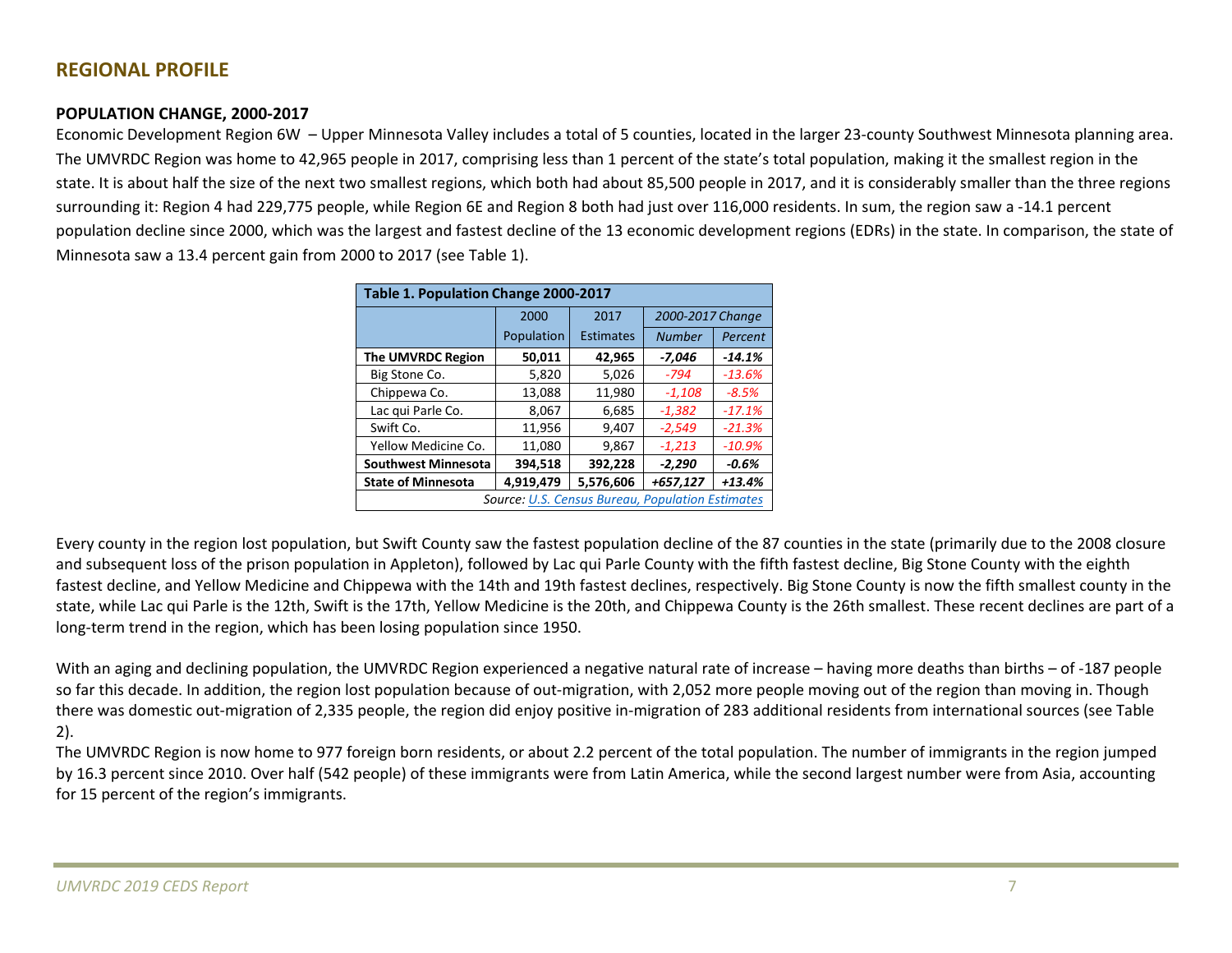### **POPULATION BY AGE GROUP, 2000‐2017**

The UMVRDC Region has <sup>a</sup> much older population than the rest of the state, with 22.3 percent of residents aged 65 years and over, compared to 15.4 percent statewide. Consequently, The UMVRDC Region had <sup>a</sup> lower percentage of people in the 25‐ to 54‐year‐old age group, typically considered the "prime working years," as well as a smaller percent of school-aged children and young adults.

A large portion of the region's population is <sup>a</sup> part of the Baby Boom generation, people born between 1946 and 1964, which is creating <sup>a</sup> significant shift in the population over time. While the number of younger and middle-aged residents was declining, the number of residents aged 55 years and over was rapidly increasing. This included <sup>a</sup> huge jump in the number of people from 55 to 64 years of age, but <sup>a</sup> more measured increase in people aged 65 years and over, as some people are choosing to leave the region for various reasons.

### **POPULATION PROJECTIONS BY AGE GROUP, 2020‐2040**

The UMVRDC Region is projected to experience continued declines in the next 20 years. According to population projections from the Minnesota State Demographic Center, The UMVRDC Region is expected to lose 3,500 residents from 2020 to 2040, an 8.4 percent decrease (see Figure 4). In comparison, the state of Minnesota is projected to grow 8.8 percent.

Most notably, the UMVRDC Region is projected to gain nearly 2,100 people aged 75 years and over, <sup>a</sup> 43 percent increase. The region is also expected to see <sup>a</sup> small increase in the 25‐ to 44‐year‐old age group, as well as <sup>a</sup> corresponding bump in children under 5 years of age. In contrast, the UMVRDC Region is expected to lose school‐aged children and young adults from 5 to 24 years of age, as well as people from 45 to 74 years of age.

### **LABOR FORCE CHANGE, 2000‐2017**

According to data from DEED's Local Area Unemployment Statistics program, The UMVRDC Region has experienced some substantial fluctuations in the size of the available labor force over the last 17 years in response to changing economic conditions. During the recessions in both 2001 and 2007, workers flooded into the labor market to earn extra income; then quickly dropped back out when the region's economy improved. Like the region's population decline overall, The UMVRDC Region lost 1,685 workers over the last 17 years, from 25,466 available workers in 2000 to 23,781 workers in 2017. In contrast, the state was steadily gaining workers over the past decade and <sup>a</sup> half. As the economy has recovered, the labor market in the region has been getting tighter, with only about 945 unemployed workers in 2017, down from <sup>a</sup> peak of 1,780 unemployed workers in 2010.

After averaging <sup>a</sup> net gain of nearly 250 additional labor force participants per year between 1990 and 2001, The UMVRDC Region employers were able to tap into <sup>a</sup> slowly growing pool of talented workers. However, from 2001 to 2017, the UMVRDC Region's labor force started to shrink, losing almost 2,300 workers so far this century.

Increasingly tight labor markets and <sup>a</sup> scarcity of workers is now recognized as one of The UMVRDC Region's most significant barriers to future economic growth. In the face of these constraints, it has become evident that <sup>a</sup> more diverse workforce in terms of age, gender, race, ethnicity, disability status, and immigration has been and will continue to be <sup>a</sup> vital source of the workers that employers need to succeed. As the White, native‐born work‐force continues to age, younger workers of different races or from different countries will comprise the fastest growing segment of the labor force.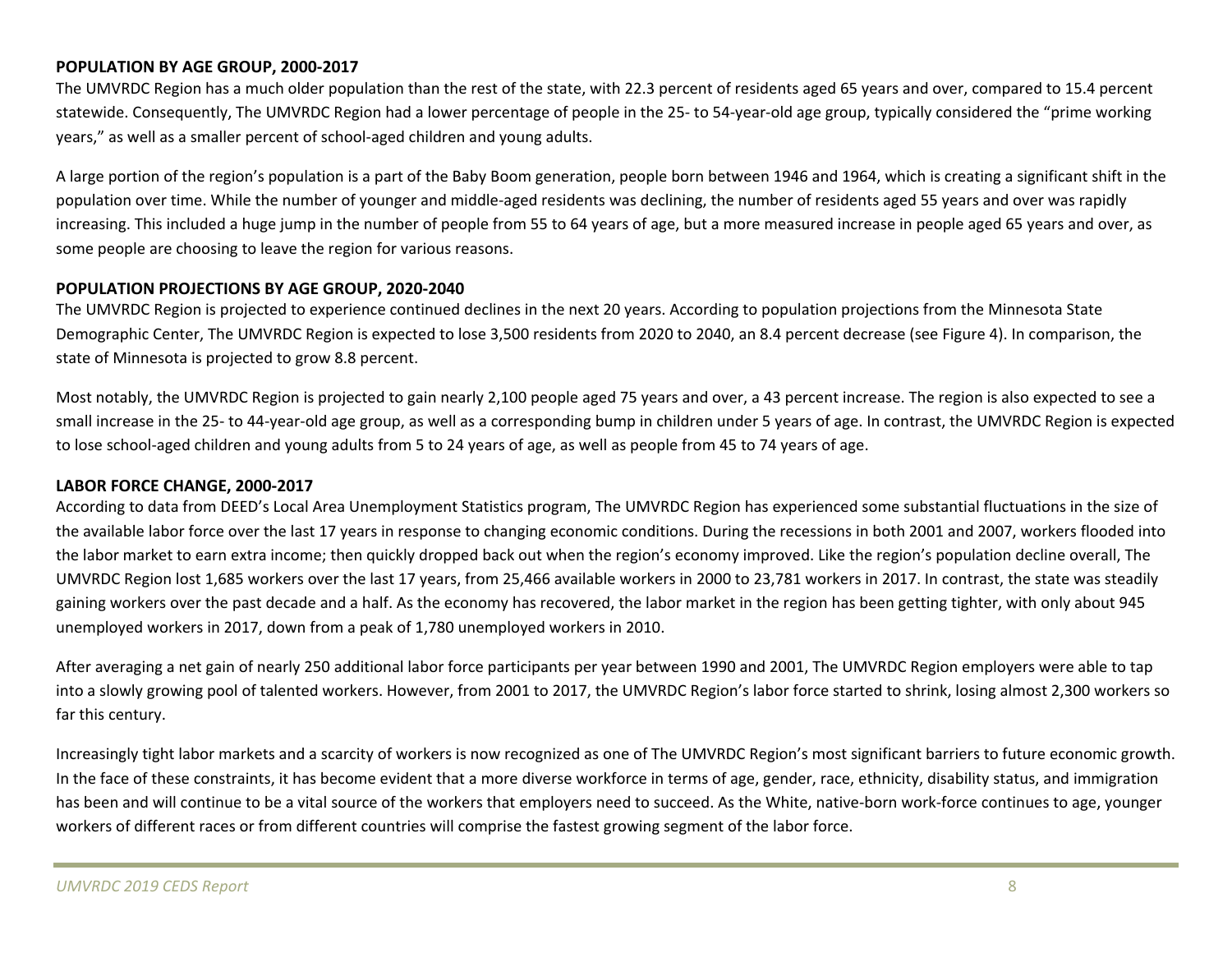### **LABOR FORCE PROJECTIONS, 2020‐2030**

If the UMVRDC Region's population changes at the projected rates shown in Figure 4 above, the region would be expected to see <sup>a</sup> further decline in the labor force over the next decade. Applying current labor force participation rates to future population projections by age group creates labor force projections for the region, which show <sup>a</sup> further 10 percent drop in workforce numbers (see Table 2).

In addition to the overall decline, the labor force will also see <sup>a</sup> significant shift over time, with small gains in the number of workers aged 65 years and over against huge declines in the number of workers aged 45 to 64 years. The region is also expected to lose teenaged workers and entry-level workers in the next decade. However, the region is expected to see gains in the number of 25 to 44 year olds. Due to the growth, the 25 to 54 year old age group will make up about 58 percent of the total workforce in 2030, up from 54.5 percent in 2010. Either way, these long‐term declines will likely lead to <sup>a</sup> tight labor market in the future, with employers needing to respond to the changing labor force availability in the region.

| <b>Table 2. The UMVRDC Region Labor Force Projections</b>           |                                                          |                    |                  |                |  |  |
|---------------------------------------------------------------------|----------------------------------------------------------|--------------------|------------------|----------------|--|--|
|                                                                     | 2020                                                     | 2030               | 2020-2030 Change |                |  |  |
|                                                                     | <b>Labor Force</b>                                       | <b>Labor Force</b> |                  |                |  |  |
|                                                                     | <b>Projection</b>                                        | Projection         | <b>Numeric</b>   | <b>Percent</b> |  |  |
| 16 to 19 years                                                      | 1,203                                                    | 1,058              | $-145$           | $-12.0%$       |  |  |
| 20 to 24 years                                                      | 2,412                                                    | 2,347              | -65              | $-2.7%$        |  |  |
| 25 to 44 years                                                      | 7,286                                                    | 7,451              | +165             | $+2.3%$        |  |  |
| 45 to 54 years                                                      | 3,833                                                    | 3,467              | -366             | $-9.6%$        |  |  |
| 55 to 64 years                                                      | 4,937                                                    | 3,090              | $-1,847$         | $-37.4%$       |  |  |
| 65 to 74 years                                                      | 1,610                                                    | 1,678              | +69              | $+4.3%$        |  |  |
| 75 years & over                                                     | 311                                                      | 386                | +76              | $+24.4%$       |  |  |
| <b>Total Labor Force</b><br>21,592<br>19,478<br>$-9.8%$<br>$-2,114$ |                                                          |                    |                  |                |  |  |
| Source: calculated from MN State Demographic Center projections,    |                                                          |                    |                  |                |  |  |
|                                                                     | and 2011-2016 American Community Survey 5-Year Estimates |                    |                  |                |  |  |

### **UNEMPLOYMENT RATE, 2000‐2017**

The UMVRDC Region had consistently reported unemployment rates that closely matched the state rate. According to Local Area Unemployment Statistics, the region's unemployment rate hovered right in line with the state rate from 2002 to 2012, even dropping below the state rate during the recession in 2009 and 2010. However, while the state's economy has recovered and unemployment rates are back to prerecession levels statewide, The UMVRDC Region's rate stayed higher in 2015 and 2016.

### **HOUSEHOLD INCOMES**

Household incomes were significantly lower in the UMVRDC Region than the rest of the state. The median household income in the UMVRDC Region was \$51,651 in 2016, compared to \$63,217 in Minnesota. Almost half (48.5%) of the households in the region had incomes below \$50,000 in 2016, compared to 39.5 percent statewide. Another 34.3 percent of households earned between \$50,000 and \$100,000 in the region. In contrast, only 17.1 percent of households in the UMVRDC Region earned over \$100,000 per year, compared to 27.7 percent of households statewide.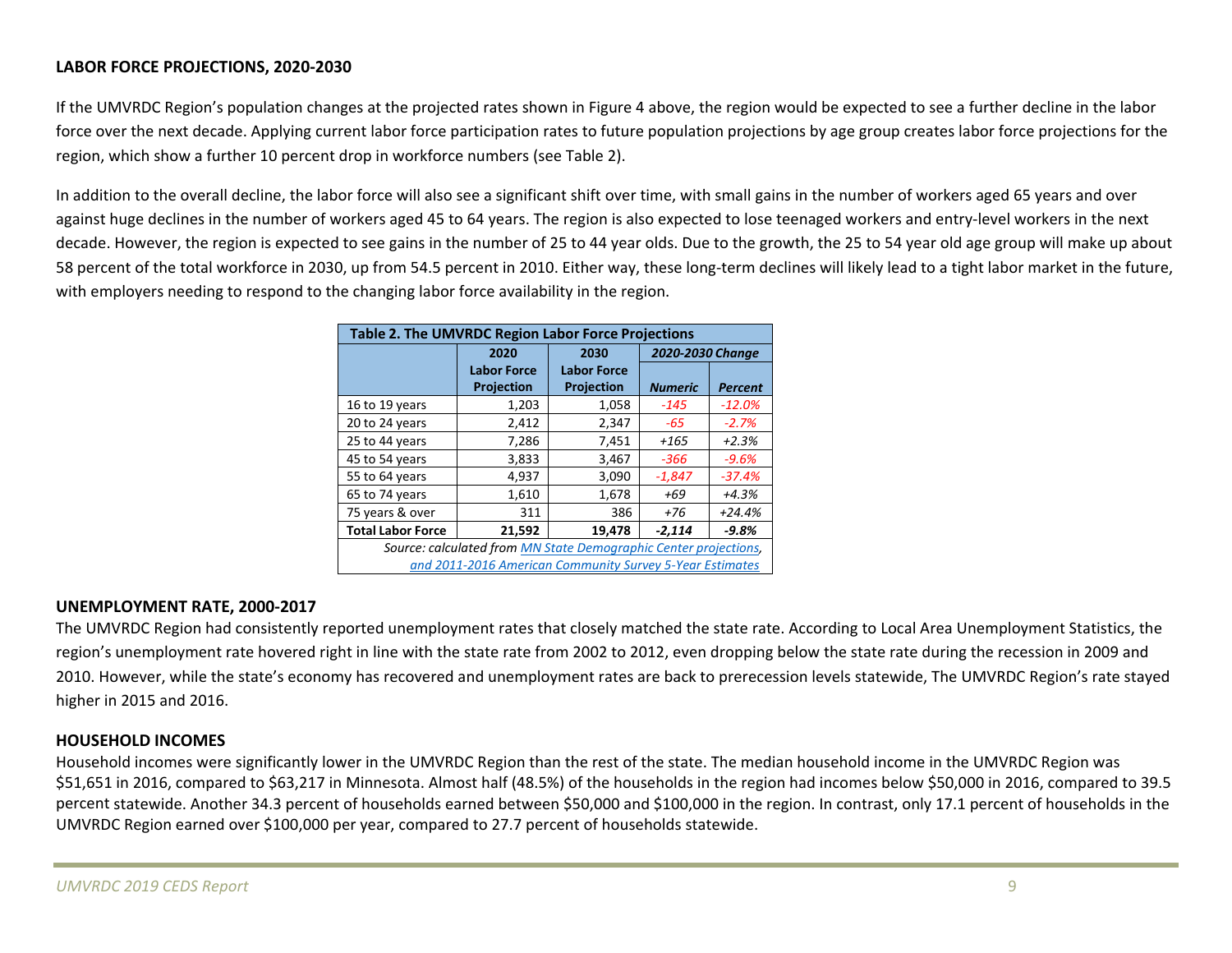Median household incomes varied by race or origin in the region. Asian households reported the lowest incomes in the UMVRDC Region, with <sup>a</sup> median income that was about \$23,000 lower than for White households. Hispanic or Latino and Black or African American households also reported much lower household incomes. Poverty rates also vary widely by race, from <sup>a</sup> low of 9.9 percent for Whites to more than 25 percent for Black or African Americans, American Indians, and Asian residents.

### **COST OF LIVING**

According to DEED's Cost of Living tool, the basic needs budget for an average Minnesota family (which consists of 2 adults and 1 child, with 1 full-time and 1 part-time worker) was \$57,624 in 2018. The cost of living for a similar family in The UMVRDC Region was \$44,544 – which was the second lowest of the 13 economic development regions in the state. The highest monthly costs were for transportation, food, and housing; though the region's housing, child care, taxes, and transportation costs were significantly lower than the rest of the state. In order to meet the basic cost of living for the region, the workers in the family scenario described would need to earn \$14.28 per hour over the course of 60 hours per work week.

DEED's Cost of Living tool provides different estimates for household compositions including single people, partnered couples, and up to 4 children. For <sup>a</sup> single person living alone and working full-time, the estimated yearly cost in The UMVRDC Region would be \$26,352, which would require an hourly wage of \$12.67 to meet the basic needs standard of living (see Table 3). That was again the second lowest in the state.

| Table 8. Region 6W Cost of Living, 2018 |                |          |                 |                           |                      |               |                |           |       |              |
|-----------------------------------------|----------------|----------|-----------------|---------------------------|----------------------|---------------|----------------|-----------|-------|--------------|
|                                         | <b>Number</b>  | Yearly   | <b>Hourly</b>   |                           | <b>Monthly Costs</b> |               |                |           |       |              |
| <b>Family Composition</b>               | of             | Cost of  | Wage            | <b>Child</b>              |                      | <b>Health</b> | <b>Housing</b> | Trans-    | Other | <b>Taxes</b> |
|                                         | <b>Workers</b> | Living   | <b>Required</b> | Care                      | Food                 | Care          |                | portation |       |              |
|                                         |                |          |                 | <b>Region 6W</b>          |                      |               |                |           |       |              |
| Single, 0 children                      | 1FT            | \$26,352 | \$12.67         | \$O                       | \$337                | \$134         | \$535          | \$625     | \$255 | \$310        |
| Single, 1 child                         | 1FT            | \$38,604 | \$18.56         | \$406                     | \$497                | \$269         | \$698          | \$663     | \$349 | \$335        |
| 2 parents, 1 child                      | 1FT, 1PT       | \$44,544 | \$14.28         | \$203                     | \$769                | \$417         | \$698          | \$772     | \$429 | \$424        |
| 2 parents, 2 children                   | 2FT            | \$62,448 | \$15.01         | \$702                     | \$1,003              | \$426         | \$968          | \$821     | \$576 | \$708        |
|                                         |                |          |                 | <b>State of Minnesota</b> |                      |               |                |           |       |              |
| Single, 0 children                      | 1FT            | \$31,656 | \$15.22         | \$0                       | \$334                | \$136         | \$754          | \$696     | \$318 | \$400        |
| 2 parents, 1 child                      | 1FT, 1PT       | \$57,624 | \$18.47         | \$504                     | \$763                | \$459         | \$980          | \$869     | \$510 | \$717        |
| Source: DEED Cost of Living tool        |                |          |                 |                           |                      |               |                |           |       |              |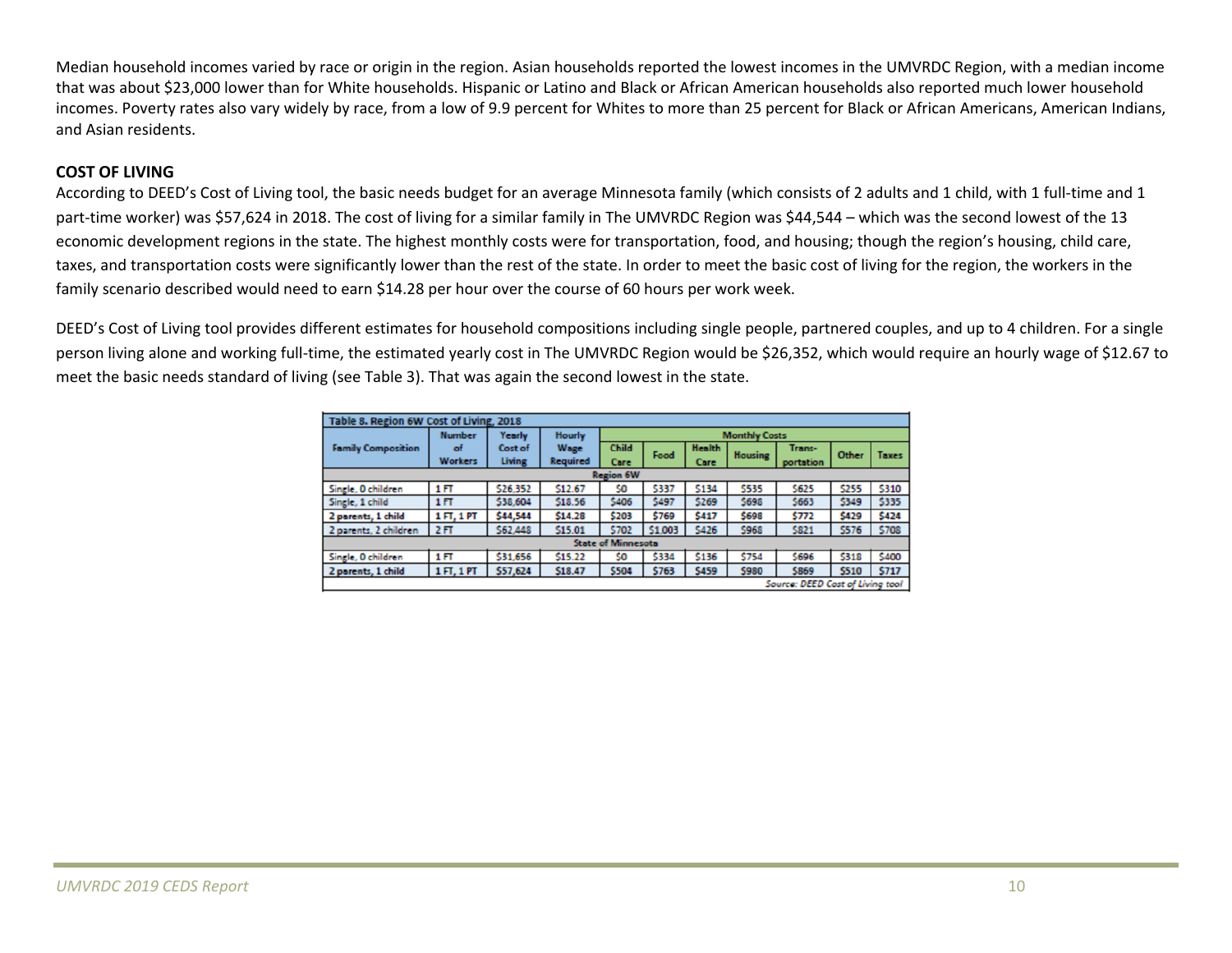### **WAGES AND OCCUPATIONS**

According to DEED's Occupational Employment Statistics program, the median hourly wage for all occupations in the UMVRDC Region was \$16.86 in the first quarter of 2018, which was the third lowest wage level of the 13 EDRs in the state. The UMVRDC Region's median wage was nearly \$3.25 below the state's median hourly wage, equaling 84 percent of the statewide wage rate, and over \$5.00 below the median hourly wage in the <sup>7</sup>‐County Twin Cities metro area, which would amount to over \$10,500 per year for <sup>a</sup> full‐time worker. The UMVRDC Region had lower wages than surrounding regions like Region 6E at \$17.56 and Region <sup>4</sup> at \$17.46, but higher wages than Region 8 at \$16.53 (see Table 4).

| <b>Table 4. Occupational</b><br><b>Employment Statistics by</b> | Median<br>Hourly | Estimated<br>Regional |  |  |  |
|-----------------------------------------------------------------|------------------|-----------------------|--|--|--|
| Region, 1st Qtr. 2018                                           | Wage             | Employment            |  |  |  |
| EDR 1 - Northwest                                               | \$18.39          | 36,250                |  |  |  |
| EDR 2 - Headwaters                                              | \$17.06          | 30,460                |  |  |  |
| EDR 3 - Arrowhead                                               | \$17.72          | 143,490               |  |  |  |
| <b>EDR 4 - West Central</b>                                     | \$17.46          | 86,020                |  |  |  |
| <b>EDR 5 - North Central</b>                                    | \$16.75          | 59,210                |  |  |  |
| <b>EDR 6E - Southwest Central</b>                               | \$17.56          | 50,120                |  |  |  |
| <b>EDR 6W - Upper MN Valley</b>                                 | \$16.86          | 16,640                |  |  |  |
| <b>EDR 7E - East Central</b>                                    | \$18.47          | 51,730                |  |  |  |
| EDR 7W - Central                                                | \$17.91          | 184,060               |  |  |  |
| EDR 8 - Southwest                                               | \$16.53          | 55,150                |  |  |  |
| EDR 9 - South Central                                           | \$17.56          | 107,700               |  |  |  |
| EDR 10 - Southeast                                              | \$18.91          | 238,090               |  |  |  |
| EDR 11 - 7-County Twin Cities                                   | \$21.92          | 1,769,290             |  |  |  |
| <b>State of Minnesota</b>                                       | \$20.07          | 2,838,270             |  |  |  |
| <b>Source: DEED Occupational Employment Statistics</b>          |                  |                       |  |  |  |

The largest occupation group in the region was food preparation and serving related workers, with 2,130 jobs and <sup>a</sup> location quotient of 1.5, the UMVRDC Region also had <sup>a</sup> higher share of workers in construction and extraction; installation, maintenance, and repair; production, and transportation and material moving occupations (see Table 5).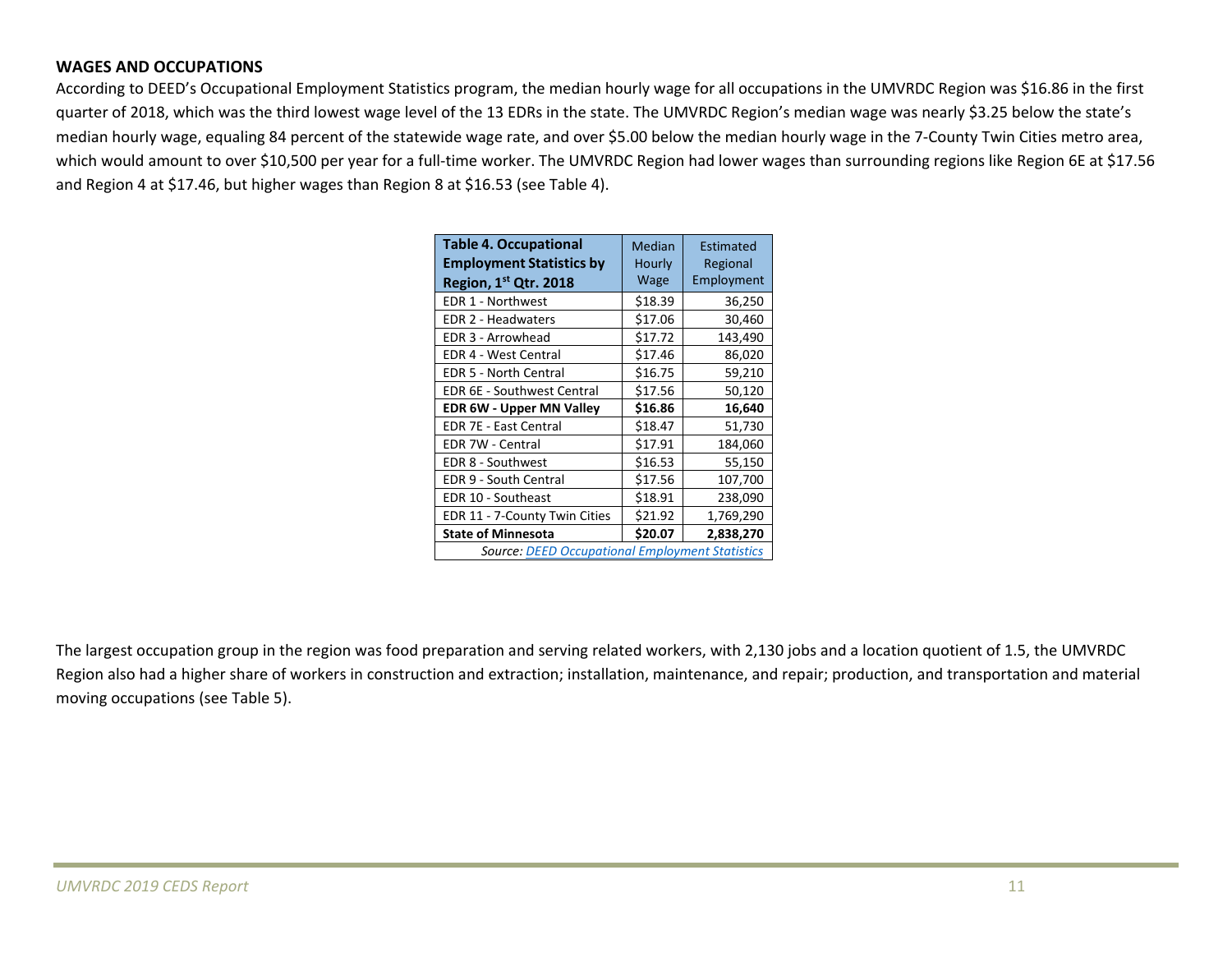| Table 5. The UMVRDC Region Occupational Employment Statistics, 1st |         |                          |              |          |         | <b>State of Minnesota</b>                                    |              |  |
|--------------------------------------------------------------------|---------|--------------------------|--------------|----------|---------|--------------------------------------------------------------|--------------|--|
|                                                                    | Median  | <b>Estimated</b>         | Share of     | Location | Median  | Estimated                                                    | Share of     |  |
|                                                                    | Hourly  | Regional                 | <b>Total</b> | Quotient | Hourly  | Regional                                                     | <b>Total</b> |  |
|                                                                    | Wage    | Employment Employment    |              |          | Wage    | Employment                                                   | Employment   |  |
| <b>Total, All Occupations</b>                                      | \$16.86 | 16,640                   | 100.0%       | 1.0      | \$20.07 | 2,838,270                                                    | 100.0%       |  |
| Food Preparation & Serving Related                                 | \$10.24 | 2,130                    | 12.8%        | 1.5      | \$11.12 | 239,950                                                      | 8.5%         |  |
| Office & Administrative Support                                    | \$16.82 | 2,050                    | 12.3%        | 0.9      | \$18.45 | 409,820                                                      | 14.4%        |  |
| Production                                                         | \$15.54 | 1,910                    | 11.5%        | 1.5      | \$17.89 | 217,610                                                      | 7.7%         |  |
| Sales & Related                                                    | \$13.75 | 1,530                    | 9.2%         | 0.9      | \$14.10 | 277,720                                                      | 9.8%         |  |
| <b>Transportation &amp; Material Moving</b>                        | \$17.74 | 1,230                    | 7.4%         | 1.2      | \$17.59 | 178,720                                                      | 6.3%         |  |
| <b>Construction &amp; Extraction</b>                               | \$23.01 | 1,030                    | 6.2%         | 1.8      | \$27.10 | 99,900                                                       | 3.5%         |  |
| <b>Healthcare Practitioners &amp; Technical</b>                    | \$25.04 | 1,000                    | 6.0%         | 0.9      | \$34.44 | 182,500                                                      | 6.4%         |  |
| Installation, Maintenance & Repair                                 | \$22.36 | 940                      | 5.6%         | 1.7      | \$23.22 | 95,660                                                       | 3.4%         |  |
| Education, Training & Library                                      | \$17.86 | 890                      | 5.3%         | 0.9      | \$23.65 | 163,850                                                      | 5.8%         |  |
| Management                                                         | \$36.65 | 850                      | 5.1%         | 0.9      | \$49.99 | 168,930                                                      | 6.0%         |  |
| Building, Grounds Cleaning & Maint.                                | \$12.64 | 540                      | 3.2%         | 1.1      | \$14.07 | 84,300                                                       | 3.0%         |  |
| <b>Business &amp; Financial Operations</b>                         | \$24.87 | 500                      | 3.0%         | 0.5      | \$31.97 | 161,080                                                      | 5.7%         |  |
| <b>Healthcare Support</b>                                          | \$14.23 | 480                      | 2.9%         | 1.0      | \$15.81 | 85,940                                                       | 3.0%         |  |
| Personal Care & Service                                            | \$12.07 | 470                      | 2.8%         | 0.6      | \$12.12 | 139,210                                                      | 4.9%         |  |
| Community & Social Service                                         | \$20.44 | 240                      | 1.4%         | 0.7      | \$21.88 | 55,430                                                       | 2.0%         |  |
| <b>Protective Service</b>                                          | \$19.47 | 230                      | 1.4%         | 0.9      | \$20.27 | 43,150                                                       | 1.5%         |  |
| Architecture & Engineering                                         | \$26.27 | 190                      | 1.1%         | 0.6      | \$36.61 | 53,780                                                       | 1.9%         |  |
| Arts, Design, Entertainment & Media                                | \$18.32 | 150                      | 0.9%         | 0.7      | \$23.44 | 36,910                                                       | 1.3%         |  |
| Life, Physical & Social Science                                    | \$28.42 | 90                       | 0.5%         | 0.6      | \$31.27 | 26,220                                                       | 0.9%         |  |
| <b>Computer &amp; Mathematical</b>                                 | \$25.19 | 70                       | 0.4%         | 0.1      | \$40.00 | 94,290                                                       | 3.3%         |  |
| Legal                                                              | N/A     | $\overline{\phantom{a}}$ | 0.0%         | 0.0      | \$37.34 | 19,750                                                       | 0.7%         |  |
| Farming, Fishing & Forestry                                        | N/A     |                          | 0.0%         | 0.0      | \$15.45 | 3,540                                                        | 0.1%         |  |
|                                                                    |         |                          |              |          |         | Source: DEED Occupational Employment Statistics, Qtr. 1 2018 |              |  |

Not surprisingly, the lowest-paying jobs are in food preparation and serving, personal care and service, sales and related, and building and grounds cleaning and maintenance jobs, which tend to have lower educational and training requirements. For the most part, the gap in pay between the UMVRDC Region and the state is also lower in these jobs. In contrast, the highest paying jobs are found in management, computer, business and financial operations, healthcare practitioners, and architecture and engineering occupations, which all need higher levels of education and experience, including many that require postsecondary training. The pay gaps between the region and state are much bigger in these occupations.

**Source:** All of the information above, unless otherwise stated is supported by the Minnesota Department of Employment and Economic Development 2017 Regional Profile for the Upper Minnesota Valley region, updated September 4th, 2018.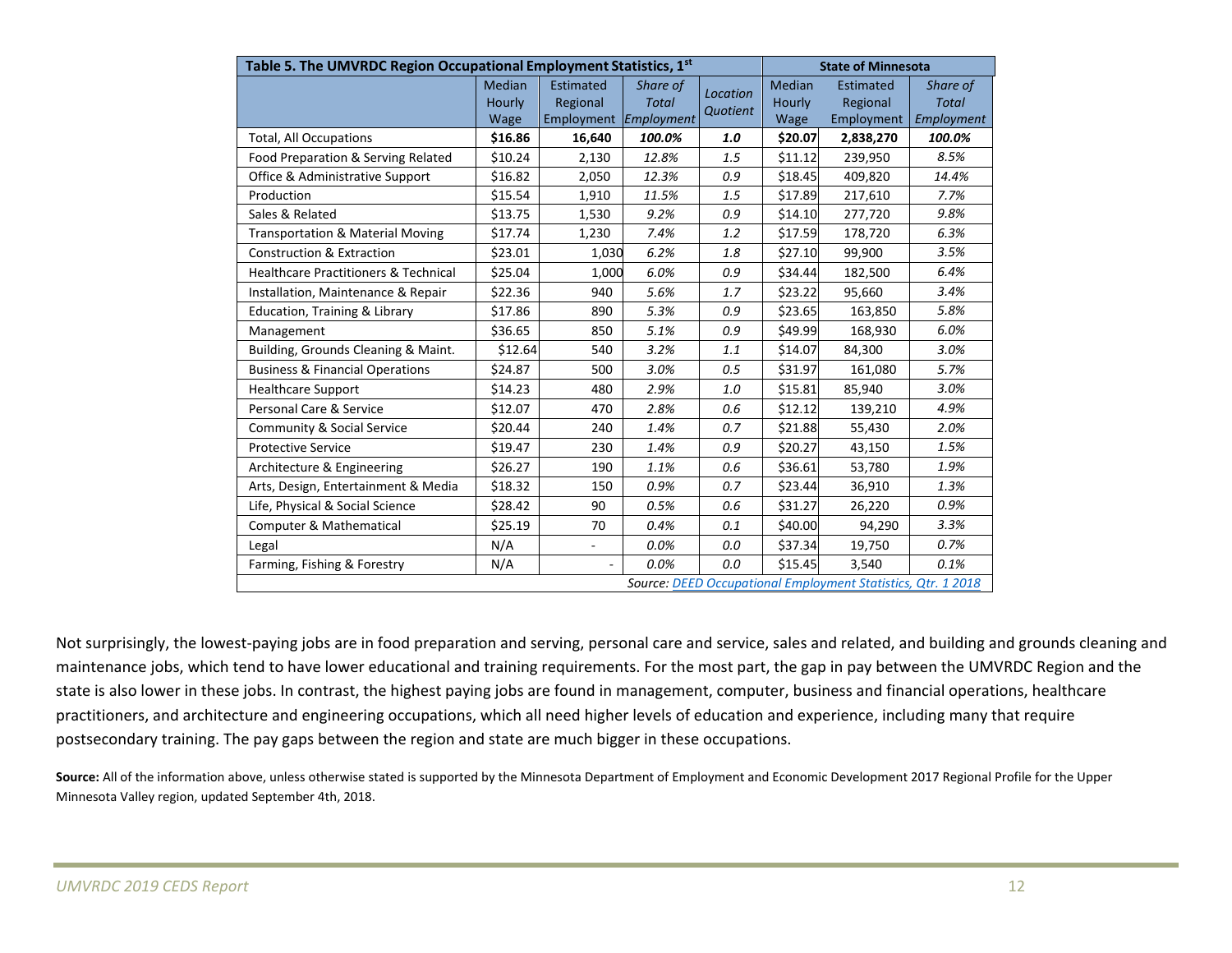### **2016‐2021 UMVRDC CEDS MATRIX**

The goals within are big and bold! Success will require collaboration and innovative thinking from the public, private and non‐profit organizations in the region. We are all up to the challenge! The CEDS is designed to be <sup>a</sup> living document and worked on daily over the next five years.

The cornerstone framework divides up our highest priority projects, we've organized each project under the cornerstone that was most appropriate for the region. Although each cornerstone contains multiple supporting elements, we have challenged ourselves to sharpen our focus on <sup>a</sup> specific goal with an action plan. The cornerstones are listed in prioritized order.

The outcomes expected is <sup>a</sup> substantial impact in each of the cornerstone areas that demonstrates the commitment of our regional network to advancing economic prosperity. That said, the UMVRDC works on <sup>a</sup> wide‐range of community and economic development projects as do our regional partners, that we will continue to work on as needed by the communities we serve and as timely opportunities arise.

| <b>Cornerstone</b>     | <b>UMVRDC</b>                  | <b>Baseline</b>   | Goal                      | Change                 | How does it build         |
|------------------------|--------------------------------|-------------------|---------------------------|------------------------|---------------------------|
|                        | <b>FDD</b>                     | 2016              | 2021                      |                        | resilience                |
| <b>Community</b>       | Develop a portal for people to | No portal         | Annually increase         | 40-60% increase in     | An online portal will     |
| <b>Resources</b>       | connect with regional          | No traffic        | unique visitor traffic by | unique visitor traffic | make our region and       |
|                        | amenities, jobs and lifestyle  |                   | 20%                       |                        | information about the     |
|                        | info.                          |                   |                           |                        | region more accessible    |
| Human                  | Raise the labor force          | 87.2%             | 89.2%                     | $+2%$                  | Labor force is the life   |
| <b>Capital</b>         | participation rate of 25-44    |                   |                           |                        | blood of the region with  |
|                        | year olds in the region        |                   |                           |                        | a population aging        |
|                        |                                |                   |                           |                        | faster than the state &   |
|                        |                                |                   |                           |                        | nation, focusing on this  |
|                        |                                |                   |                           |                        | cohort is critical to our |
|                        |                                |                   |                           |                        | future                    |
| <b>Foundational</b>    | Increase the number of         | Current county    | Increase all counties by  | 20% increase or 100%   | Creates new               |
| <b>Assets</b>          | households in the region with  | percentages range | at least 20%              | access to 100/20       | opportunities in jobs,    |
|                        | broadband access of 100/20     | between 19% - 99% |                           |                        | business, education and   |
|                        |                                |                   |                           |                        | healthcare and more       |
| <b>Economic</b>        | Increase the number of         | 1,528             | 1,600                     | +4.7% increase         | Encourages regional       |
| <b>Competitiveness</b> | business establishments in the |                   |                           | or 72 businesses       | diversification           |
|                        | region                         |                   |                           |                        | minimizing the impacts    |
|                        |                                |                   |                           |                        | of industry challenges    |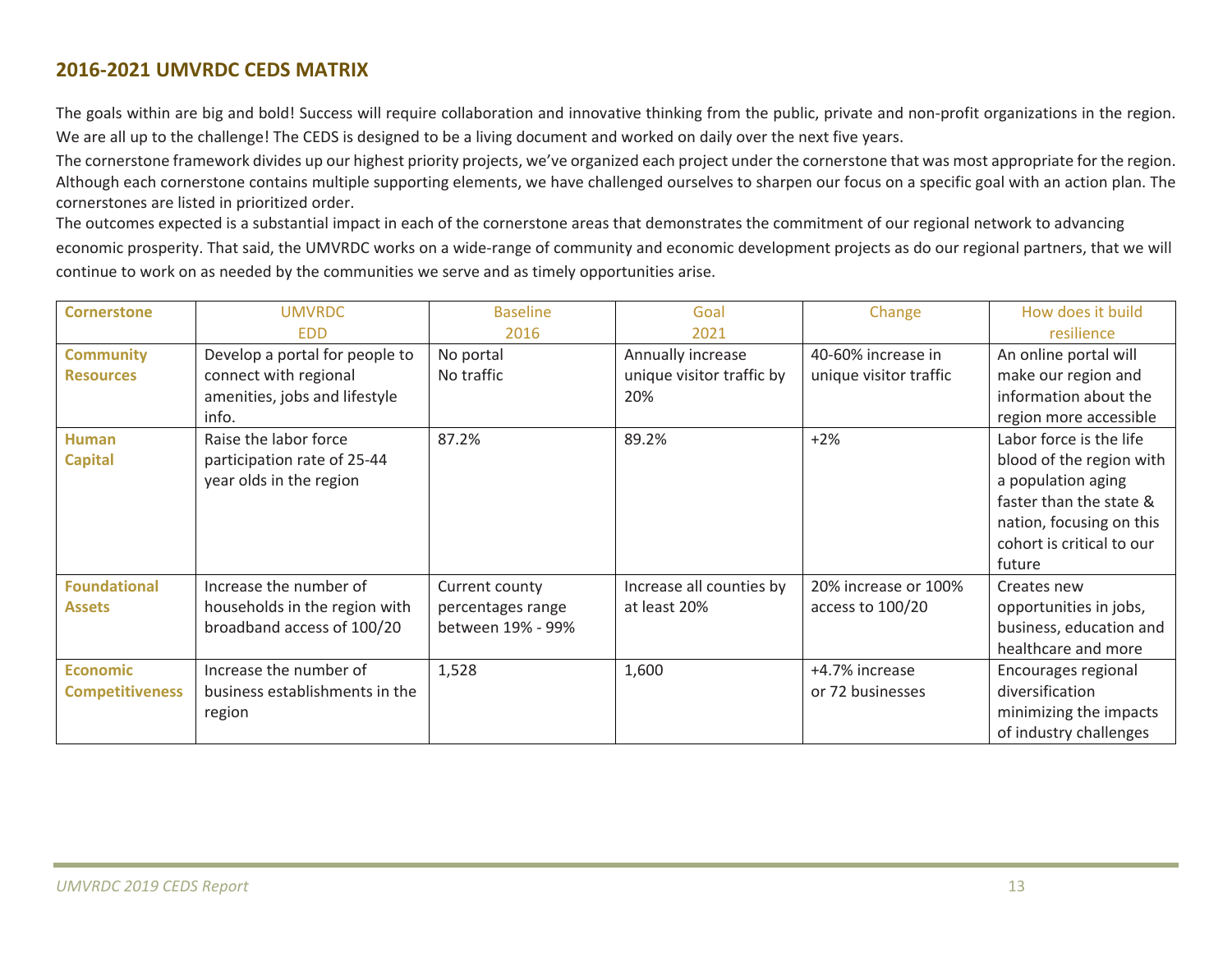### **Community Resources Smart Goal**

Develop <sup>a</sup> regional online portal that provides <sup>a</sup> helpful connection to the abundance of amenities, jobs available, and lifestyle that can be found in the region using the Get Rural brand.

| <b>Action Plan</b>                                                                                | <b>Tasks</b>                                                                                                                                                                                                                                               | <b>Partners</b>                                                         | <b>Resources</b>                                       | Update                                                                                                                                                                                                                                                                                                                                                                                                                                                                                                                                                                                                            |
|---------------------------------------------------------------------------------------------------|------------------------------------------------------------------------------------------------------------------------------------------------------------------------------------------------------------------------------------------------------------|-------------------------------------------------------------------------|--------------------------------------------------------|-------------------------------------------------------------------------------------------------------------------------------------------------------------------------------------------------------------------------------------------------------------------------------------------------------------------------------------------------------------------------------------------------------------------------------------------------------------------------------------------------------------------------------------------------------------------------------------------------------------------|
| 1. Create a portal<br>concept and<br>business plan<br>around the "Get<br>Rural" regional<br>brand | Work with ED Pro's to develop the concept for<br>$\bullet$<br>the site<br>Work with a subcommittee on the business plan<br>$\bullet$<br>Develop a social media marketing plan<br>$\bullet$                                                                 | <b>EDAs</b><br>Chambers<br><b>DEED</b><br><b>SWIF</b><br><b>SWMNPIC</b> | Vivid Image<br>(Consultant)                            | Website integration to Prairie Waters<br>$\bullet$<br>completed<br>Business plan development is in process<br>$\bullet$<br>Partial funding plan in place, funding<br>$\bullet$<br>applications for developable properties                                                                                                                                                                                                                                                                                                                                                                                         |
| 2. Develop a<br>section of the<br>portal dedicated<br>to entrepreneurs                            | Available spaces/resources inventory (vacant<br>$\bullet$<br>buildings)<br><b>Collect Testimonials</b><br>$\bullet$<br>Promote businesses for sale<br>$\bullet$<br>Explore a youth section<br>$\bullet$                                                    | <b>EDAs</b><br><b>SWIF</b>                                              | <b>SBDC</b><br>Gap Lenders                             | Preliminary business profiles developed<br>with student assistance<br>Preliminary industrial park profile template<br>developed, Clara City mockup complete                                                                                                                                                                                                                                                                                                                                                                                                                                                       |
| 3. Continue to<br>build a strong<br>Regional Tourism<br>Program                                   | Blend tourism into the portal - connect with<br>$\bullet$<br><b>Prairie Waters</b><br>Promote and market the growing arts culture<br>$\bullet$<br>and Annual Meander Art Crawl<br>Promote Visitor for a Day Campaign & Lifestyle<br>$\bullet$<br>Snapshots | <b>Prairie Waters</b><br>Tourism<br>Chambers<br><b>EDAs</b>             | <b>Explore MN</b><br>Tourism<br>Southern MN<br>Tourism | Prairie Waters regional tourism and Get<br>$\bullet$<br>Rural regional recruitment integrated into<br>new website design launched in 2019.<br>Updated social media engagement<br>$\bullet$<br>supporting Get Rural initiative.<br>Student supported initiative developing<br>$\bullet$<br>and disseminating a regional database of<br>marketing imagery accessible to regional<br>partners.<br>Founding organizer of the Arts Meander<br>since inception in 2004 and each year<br>responsible for organizing the planning,<br>artists selection, fundraising, marketing and<br>financial management of the event. |
| 4. Strengthen the<br>network of<br>organizations<br>that address<br>workforce                     | $\bullet$<br>Use the portal as a gateway to regional<br>employment opportunities<br>Develop a network of people who are<br>$\bullet$<br>willing/able to connect potential newcomers                                                                        | <b>EDAs</b><br><b>SWMPIC</b><br><b>DEED</b>                             | Chambers<br><b>Businesses</b><br>Schools               | Working with MN DEED and SWMNPIC for<br>$\bullet$<br>employment portal functionality.<br>Partnered with SWIF to host an employer<br>$\bullet$<br>meeting in Aug 2018 to discuss workforce<br>attraction issues.                                                                                                                                                                                                                                                                                                                                                                                                   |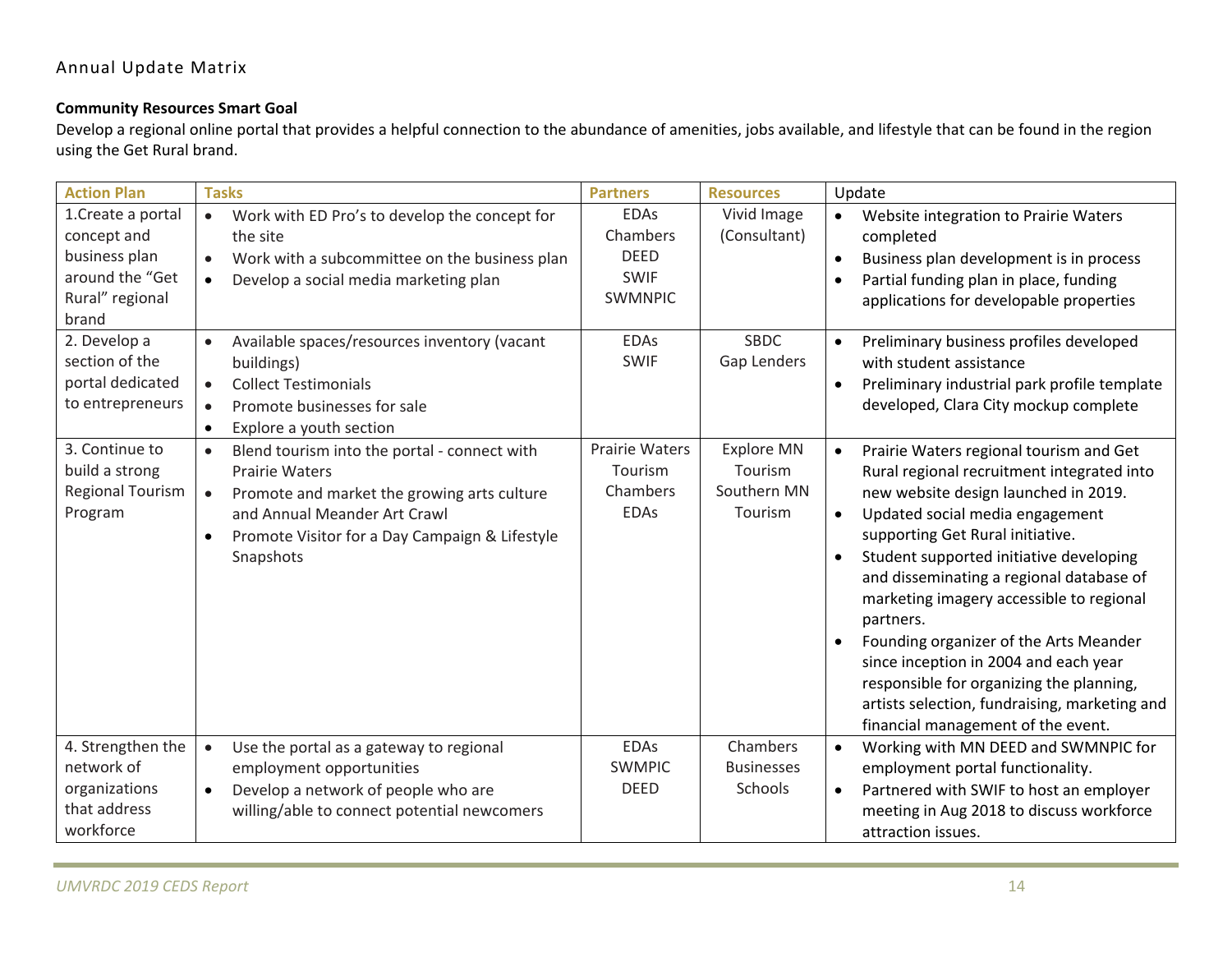|                                                                               | with employers to help make regional<br>connections                                                                                                                                                                                                                                      |                                                       |                                                                          | New pricing in the visitors guide targeting<br>newcomers and follow up with regional<br>employers about how PW/Get rural info<br>can help.                                                                                              |
|-------------------------------------------------------------------------------|------------------------------------------------------------------------------------------------------------------------------------------------------------------------------------------------------------------------------------------------------------------------------------------|-------------------------------------------------------|--------------------------------------------------------------------------|-----------------------------------------------------------------------------------------------------------------------------------------------------------------------------------------------------------------------------------------|
| 5. Work with<br>communities to<br>connect them<br>with the regional<br>portal | Meet with each city and county about the portal<br>Create a project summary we can share with<br>public, private and non-profit organization<br>Work with realtors and employers on using the<br>portal<br>Create measurement tools to share progress<br>with stakeholders in the future | <b>FDAs</b><br>Pioneer Public<br>TV<br><b>SWMNPIC</b> | EDA (federal)<br><b>DFFD</b><br>Explore MN<br><b>Tourism</b><br>Chambers | Get Rural presentations to existing Prairie<br>Waters partners summarizing Get Rural<br>work and annual report of results to<br>PW/Get Rural funders<br>Presentations to and engagement with<br>regional ED Pros on initiative efforts. |

m.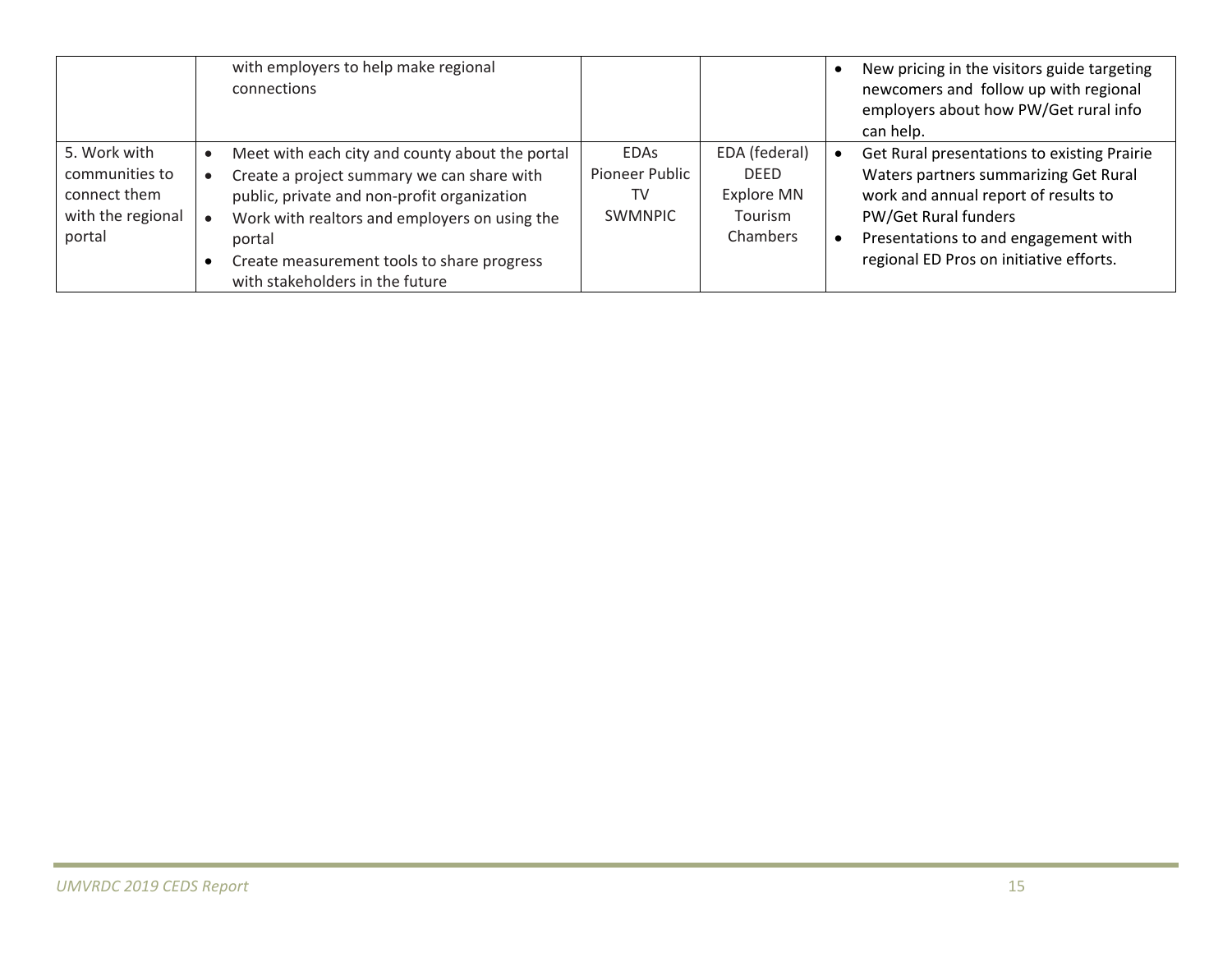### **Human Capital Smart Goal**

Increase the labor force participation rate of 25‐44 year olds from 87.2%.to 89.2% by 2021.

| <b>Action Plan</b>                                                                                     | <b>Tasks</b>                                                                                                                                                                                                                                                                                                 | <b>Partners</b>                                                   | <b>Resources</b>                                                         | Update                                                                                                                                                                                                                                                                                                  |
|--------------------------------------------------------------------------------------------------------|--------------------------------------------------------------------------------------------------------------------------------------------------------------------------------------------------------------------------------------------------------------------------------------------------------------|-------------------------------------------------------------------|--------------------------------------------------------------------------|---------------------------------------------------------------------------------------------------------------------------------------------------------------------------------------------------------------------------------------------------------------------------------------------------------|
| 1. Develop a Regional<br><b>Recruitment Program</b><br>(See Community<br>Resources for details)        | Develop a marketing plan - social<br>$\bullet$<br>media<br>Create additional online content<br>$\bullet$<br>images, stories, videos, reliable links<br>Explore regional recruitment best<br>$\bullet$<br>practices - build a welcome network<br>and help our communities be better at<br>welcoming newcomers | <b>EDAs</b><br>Chambers                                           | <b>USDA</b><br>Bush<br><b>Bremer</b><br>Blandin<br>Foundation            | Get Rural portal in place integrated<br>$\bullet$<br>with Prairie Waters<br>Developed data warehouse of available<br>$\bullet$<br>marketing content.<br>Content has been archived and made<br>$\bullet$<br>available for use by regional partners                                                       |
| 2. Build childcare<br>capacity in the region                                                           | Support individual community<br>$\bullet$<br>strategies<br>Collect best practices to share with the<br>$\bullet$<br>region<br>Explore viable grant/loan options to<br>support child care expansion                                                                                                           | <b>Cities</b><br><b>EDAs</b>                                      | First Children's<br>Finance<br><b>SWIF</b><br><b>UMVRDC</b><br>Employers | Have worked with various communities<br>$\bullet$<br>on projects and funding for childcare<br>initiatives<br>Case studies developed for regional<br>$\bullet$<br>daycare projects and partnership with<br>SWIF to fund the development and<br>updating of more childcare case studies<br>in our region. |
| 3. Explore career<br>awareness programs /<br>Encourage youth<br>business ownership                     | Meet with each of the 10 school<br>$\bullet$<br>districts to discuss the idea and develop<br>strategies to connect students to<br>ownership opportunities in the region                                                                                                                                      | <b>SWIF</b><br><b>School Districts</b><br><b>Higher Education</b> | Junior<br>Achievement<br><b>EDA</b><br>Employers                         | LYFT and CTE collaborative engagement<br>$\bullet$<br>with area school districts on careers<br>programs in place<br>Further plan development and<br>$\bullet$<br>engagement ongoing.                                                                                                                    |
| 4. Help employers<br>become mobile<br>friendly to their<br>employees                                   | Host a workshop on managing remote<br>$\bullet$<br>employees / how to be mobile friendly<br>Showcase local best practices<br>$\bullet$<br>Promote job opportunities where<br>$\bullet$<br>employees can be mobile                                                                                            | <b>SWMNPIC</b><br><b>DEED</b>                                     | ED Pro's<br><b>DEED</b>                                                  | Have developed case studies/success<br>$\bullet$<br>stories linking broadband deployment<br>to local employment changes.<br>Engagement in state broadband<br>coalition.                                                                                                                                 |
| 5. Expand high speed<br>broadband access in<br>the region.<br>(See Foundational<br>Assets for details) | Work with cities and counties who are<br>$\bullet$<br>unserved or underserved with<br>broadband access                                                                                                                                                                                                       | <b>Cities</b><br>Counties                                         | <b>Broadband</b><br>Providers /<br><b>EDAs</b>                           | Working with remaining 2 out of 5<br>$\bullet$<br>counties to pursue successful<br>broadband deployment projects.<br>Chippewa and YMC reps engaged.                                                                                                                                                     |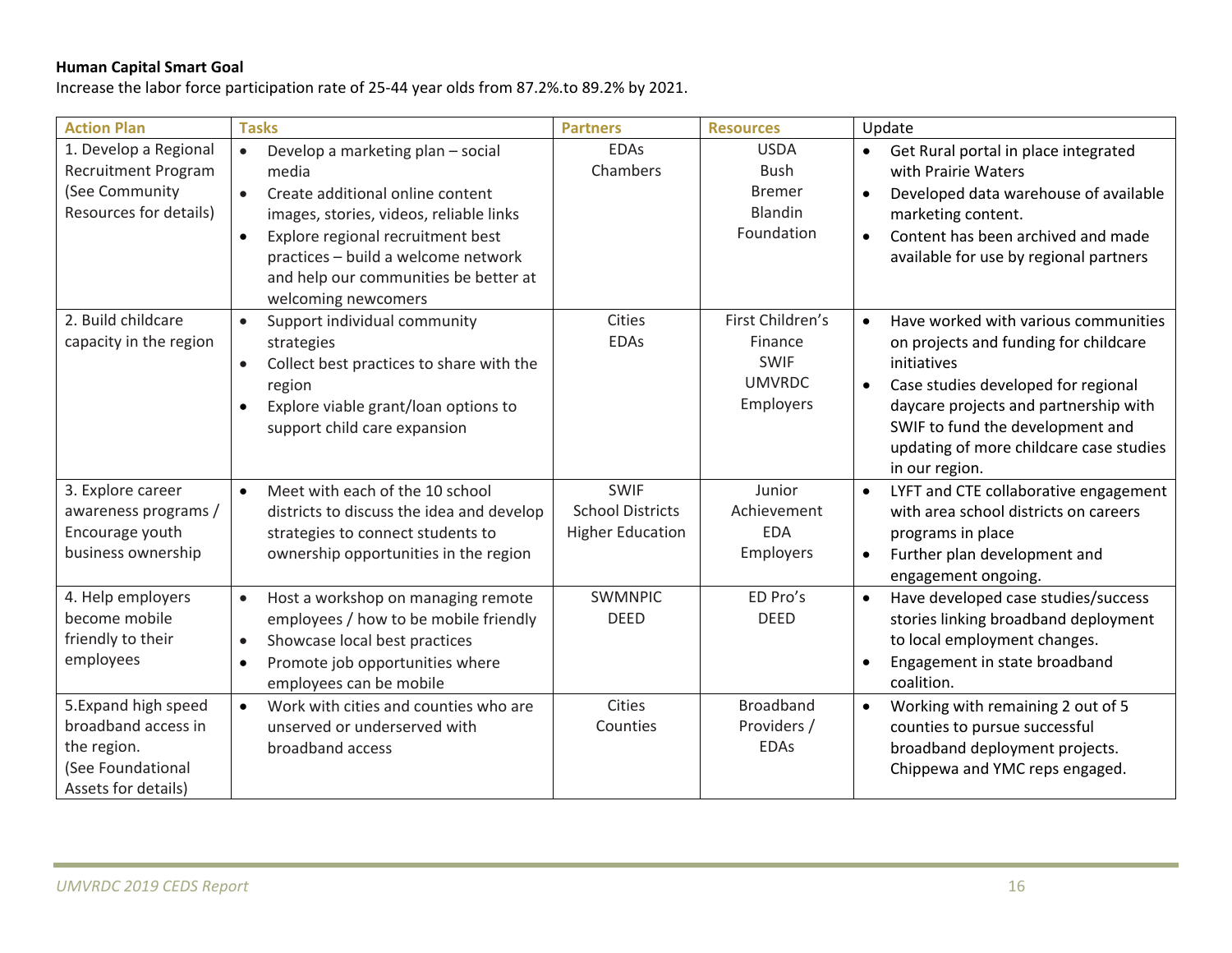### **Foundational Assets Smart Goal**

Increase the percentage of households that have access to 100/20 mbps by at least 20% or until 100% of households are reached whichever occurs first.

| <b>Action Plan</b>                                                                                                        | <b>Tasks</b>                                                                                                                                                                                                                                                        | <b>Partners</b>                               | <b>Resources</b>                                            | Update                                                                                                                                                                                                                |
|---------------------------------------------------------------------------------------------------------------------------|---------------------------------------------------------------------------------------------------------------------------------------------------------------------------------------------------------------------------------------------------------------------|-----------------------------------------------|-------------------------------------------------------------|-----------------------------------------------------------------------------------------------------------------------------------------------------------------------------------------------------------------------|
| 1. Help communities<br>better understand<br>broadband especially<br>communities<br>identified unserved<br>and underserved | Meet with all cities and counties that<br>$\bullet$<br>are currently underserved with<br>broadband access<br>Provide education to local elected<br>$\bullet$<br>officials - dig once policies<br>Promote opportunities to improve and<br>$\bullet$<br>use broadband | Schools<br>Cities<br>Counties<br><b>EDAs</b>  | <b>DEED</b><br><b>EDA</b><br><b>Broadband</b><br>Providers  | Engaged with Swift County on rural<br>$\bullet$<br>broadband communities initiative<br>Participating in YMC BB Taskforce<br>$\bullet$<br>pursuing county-wide broadband, as<br>well as City of Clarkfield project(s). |
| 2. Connect<br>communities<br>to tools kits to<br>start broadband<br>conversations                                         | Facilitate community conversations<br>$\bullet$<br>Coordinate education panels<br>$\bullet$<br>Connect communities to Blandin<br>$\bullet$<br>technical assistance                                                                                                  | Blandin<br>DEED Office of<br><b>Broadband</b> | Blandin<br><b>FTTH Council</b>                              | Remained active with local, regional<br>$\bullet$<br>and statewide broadband initiatives<br>Continued partnerships with Blandin<br>$\bullet$<br>Foundation and local communities                                      |
| 3. Meet with local<br>providers to discuss<br>future opportunities                                                        | Determine project/funding possibilities<br>$\bullet$<br>As requested provide technical<br>$\bullet$<br>assistance to communities with survey<br>work to validate demand/feasibility                                                                                 | Cities<br>Counties                            | <b>EDAs</b><br><b>DEED</b><br>Schools                       | Ongoing support to Farmers Mutual<br>$\bullet$<br>and Federated Telephone on<br>broadband deployment projects.<br>Engaging YMC BB Taskforce.                                                                          |
| 4. Work with local<br>EDAs to promote<br>availability of high<br>speed broadband                                          | Determine how broadband can be<br>$\bullet$<br>included in economic development or<br>marketing plans<br>Work with the private sector to<br>$\bullet$<br>promote the availability of high speed<br>broadband (employers, realtors,<br>chambers)                     | <b>EDAs</b><br>Cities<br>Counties             | Realtors<br>Employers<br>Chambers                           | Engaged regional EDA's and ED Pros<br>$\bullet$<br>with broadband initiatives in support of<br>economic development.<br>Engaged city and county governance in<br>$\bullet$<br>support of broadband deployment         |
| 5. Collect stories<br>about how<br>broadband has<br>made a difference<br>in the region                                    | Work with cities and counties who are<br>$\bullet$<br>unserved or underserved with<br>broadband access                                                                                                                                                              | <b>Broadband</b><br>Providers<br>EDA's        | University of<br><b>MN Center for</b><br><b>Small Towns</b> | Chronicling various regional broadband<br>$\bullet$<br>success stories for Get Rural initiative,<br>web portal and periodic newsletters.<br>Presented case studies to Governor's<br><b>Broaband Coalition.</b>        |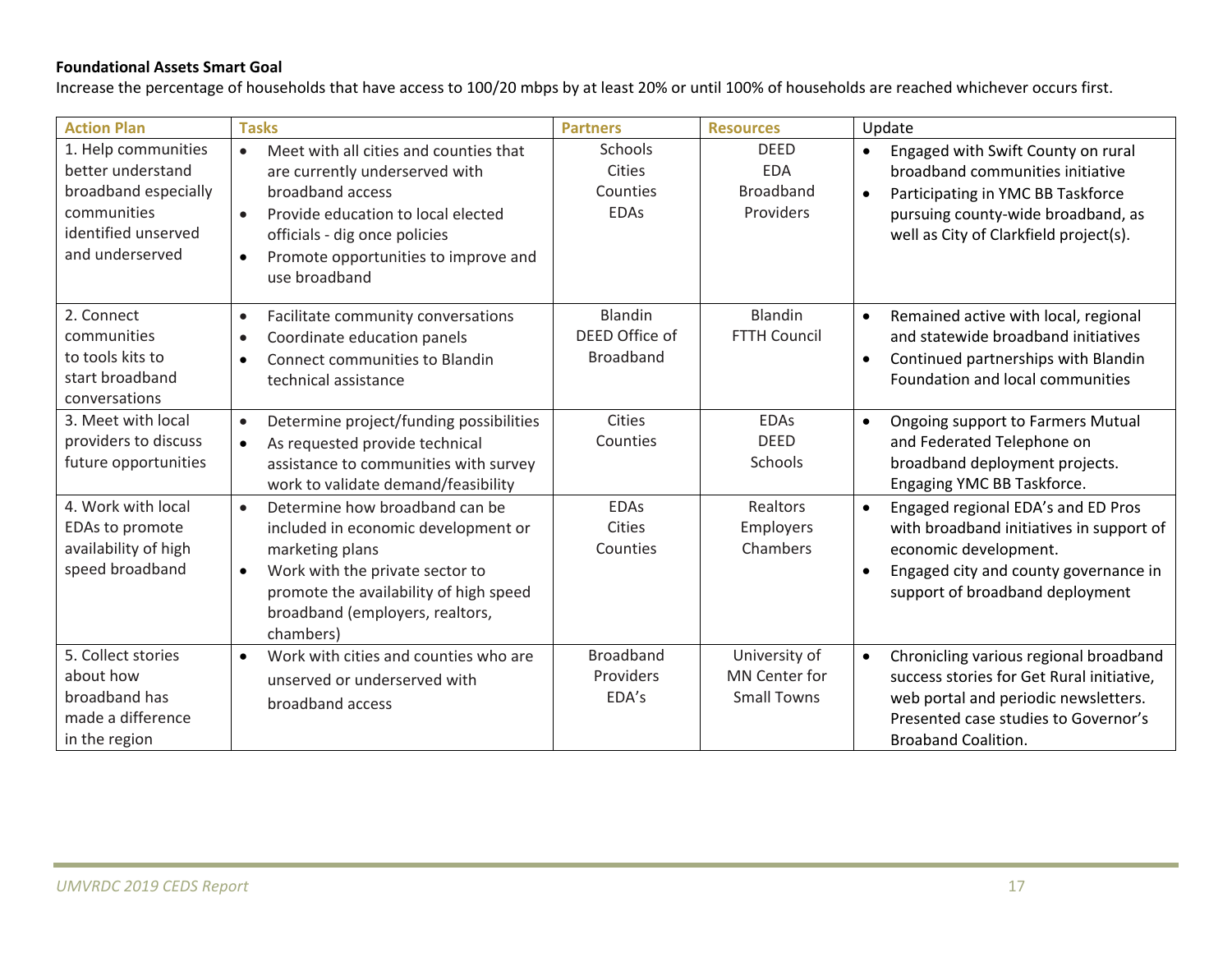### **Economic Competitiveness Smart Goal**

Increase the number of establishments in the region from 1,528 (QCEW, 2014) to 1,600 by 2021.

| <b>Action Plan</b>                                                                                                                                | <b>Tasks</b>                                                                                                                                                                                                                                                                                                                                         | <b>Partners</b>            | <b>Resources</b>                                                 | Update                                                                                                                                                                                                                                                                                                                              |
|---------------------------------------------------------------------------------------------------------------------------------------------------|------------------------------------------------------------------------------------------------------------------------------------------------------------------------------------------------------------------------------------------------------------------------------------------------------------------------------------------------------|----------------------------|------------------------------------------------------------------|-------------------------------------------------------------------------------------------------------------------------------------------------------------------------------------------------------------------------------------------------------------------------------------------------------------------------------------|
| 1.Be a connector!                                                                                                                                 | Assist communities in using the vacant<br>$\bullet$<br>buildings inventory to promote available<br>spaces<br>Encourage communities to promote the<br>types of businesses needed in the<br>community<br>Find places to post businesses for sale<br>$\bullet$                                                                                          | <b>EDAs</b>                | <b>MNDEED</b><br><b>SWIF</b><br>University<br>of MN<br>Extension | Building property inventories into Get Rural<br>$\bullet$<br>portal functionality<br>Utilizing U of M student interns for<br>$\bullet$<br>development of business profiles<br>Funding request submitted to U of M SWRSDP<br>$\bullet$<br>for developable properties inventory                                                       |
| 2. Work on retention<br>strategies for existing<br>businesses                                                                                     | Encourage communities to go through a<br>$\bullet$<br><b>BR&amp;E</b> process<br>Business roundtables - what can economic<br>development staff do to help you be<br>successful?                                                                                                                                                                      | <b>EDAs</b>                | <b>SWIF</b><br>Gap<br>Lenders                                    | Ongoing interactions with EDA's, ED Pros and<br>$\bullet$<br>RLF borrowers in support of BR & E<br>Brainstorming with ED Pro's quarterly on<br>$\bullet$<br>potential trainings in support of BR & E                                                                                                                                |
| 3. Collaborate with<br>gap lenders to explore<br>a "start-up funding<br>package"                                                                  | Research other "start-up packages"<br>$\bullet$<br>Meet with regional lenders to discuss new<br>ideas<br>Experiment with the concept of a start-up<br>$\bullet$<br>package<br>Invite and encourage culturally diverse<br>$\bullet$<br>businesses                                                                                                     | Gap<br>Lenders             | SBDC<br><b>SBA</b><br><b>SWIF</b><br>Prairie<br>Land EDC         | Maintained and expanded RLF lending portfolio<br>$\bullet$<br>Maintained referral relationship for SBDC start-<br>$\bullet$<br>up services<br>Worked with Milan Micronesian population in<br>support of culturally diverse business<br>development                                                                                  |
| 4. Explore/promote<br>the development of<br>jobs that would help<br>diversify the region                                                          | Look at opportunities to increase jobs in the<br>$\bullet$<br>following industries:<br>Arts, Entertainment, Recreation<br>$\circ$<br><b>Professional and Technical Services</b><br>$\bigcirc$<br>Agriculture, Forestry, Fish & Hunt<br>$\circ$                                                                                                       | <b>EDAs</b>                | University<br>of MN<br>Extension                                 | Continued to support Arts development in<br>$\bullet$<br>Madison, Milan and Montevideo (Meander,<br>$etc.$ )<br>Engaging with regional partners to exploit<br>$\bullet$<br>Opportunity Zone investment for ED projects                                                                                                              |
| 5. Increase the<br>amount of resources<br>that can help improve<br>main streets $-$<br>especially those that<br>can provide essential<br>services | Work with EDAs/local units of government to<br>$\bullet$<br>develop incentives for entrepreneurs willing<br>to invest in a currently vacant building<br>Help EDAs/HRAs look at models to flip<br>$\bullet$<br>properties<br>Assist communities in finding funds to<br>$\bullet$<br>demolish properties<br>Explore an "investor network"<br>$\bullet$ | <b>EDAs</b><br><b>SWIF</b> | <b>DEED</b><br><b>HRAs</b><br>Local<br>Lenders<br><b>USDA RD</b> | Provided grant writing and administration<br>$\bullet$<br>services for cities of<br>Clinton/Graceville/Beardsley, Granite Falls,<br>Benson, Milan/Watson and Canby for SCDP<br>residential/commercial rehab projects.<br>Provided grant writing services for City of<br>$\bullet$<br>Dawson historic building preservation project. |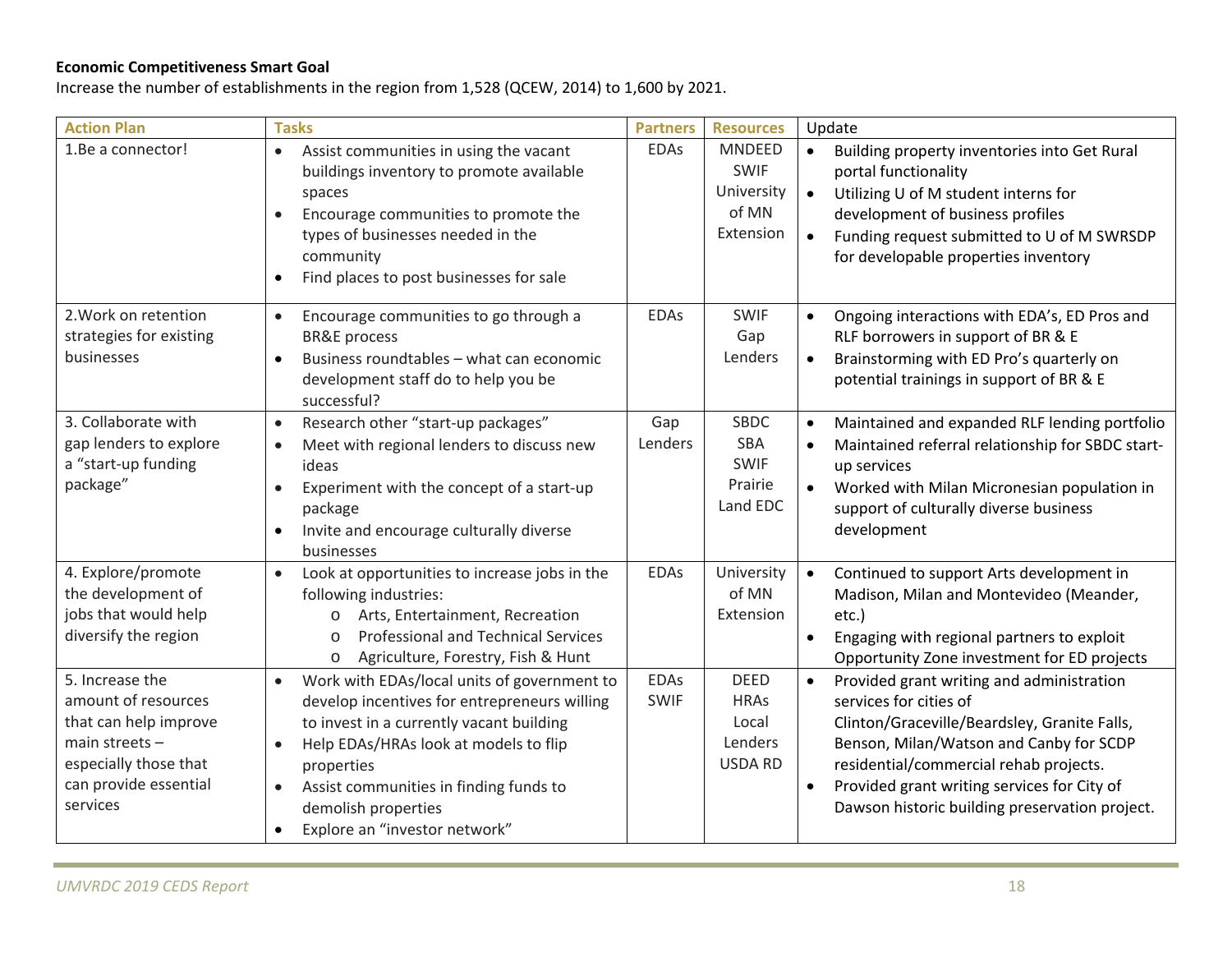|                        |                                       |             |               | Administration and support for Lac qui Parle<br>County and cities of Appleton and Dawson for<br>RLF capitalization and administration.<br>Engaged planning efforts with small LQP county<br>municipalities on community<br>development/infrastructure projects. |
|------------------------|---------------------------------------|-------------|---------------|-----------------------------------------------------------------------------------------------------------------------------------------------------------------------------------------------------------------------------------------------------------------|
| 6. Explore cooperative | Research small business support ideas | <b>SWIF</b> | EDA           | Plan and strategy development slated for 2019-                                                                                                                                                                                                                  |
| and/or incubator       | Accounting/Book keeping               | <b>EDAS</b> | (federal)     | 2020                                                                                                                                                                                                                                                            |
| ideas for small        | Legal support                         | <b>SBDC</b> | Regional      | Potential integration of Opportunity Zone Fund                                                                                                                                                                                                                  |
| business               |                                       |             | Workup        | development to establish early stage private                                                                                                                                                                                                                    |
|                        |                                       |             | <b>Spaces</b> | investment.                                                                                                                                                                                                                                                     |

m.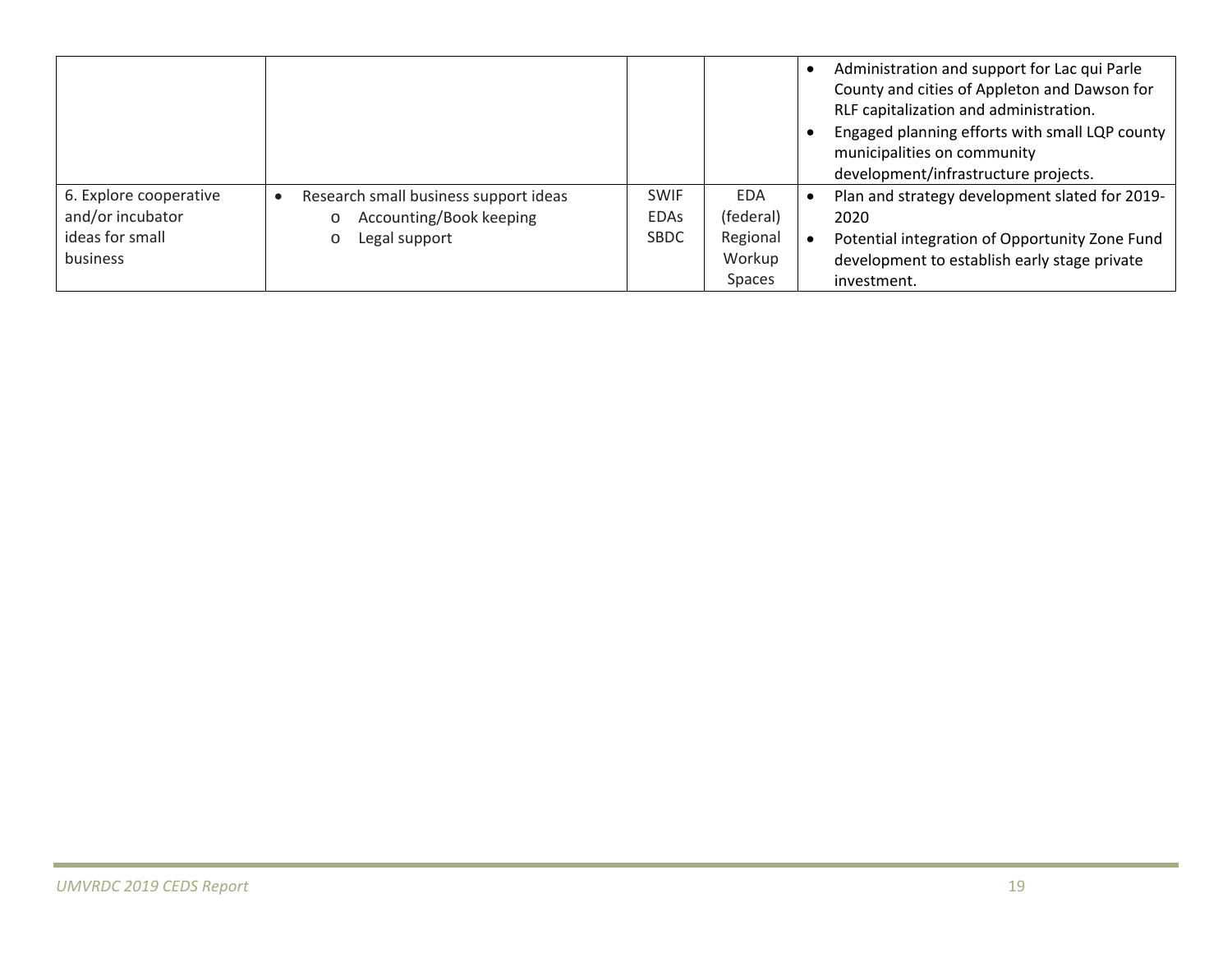### **Revolving Loan Fund**

A combination of 33 full and part time jobs were created or retained as <sup>a</sup> result of the four new business loans approved by the UMVRDC during this last year. In total, the RLF lent \$210,000 to businesses in the five-county region. Loans for the businesses listed below were approved for equipment, fixed assets, and real estate.

- After Five Supper Club, Madison-\$40,000
	- o Equipment‐New
- Hilltop Bar and Grill, Dawson -\$40,000
	- o Equipment and Inventory‐New
- $\bullet$  Headquarters Bar and Grill, Graceville‐\$90,000
	- o Equipment and Inventory‐Expansion
- Appleton Power and Equipment, Appleton -\$40,000
	- o Equipment and Inventory‐Expansion

A total of \$1,107,499 of RLF funds along with additional public and private dollars were spent on these four projects. Financial partners in the projects include local banks, Southwest Initiative Foundation, Lac qui Parle County Economic Development Authority, and the Swift County Rural Development Authority.

| UMVRDC Revolving Loan Fund Portfolio as of 3/31/19 |              |  |  |  |
|----------------------------------------------------|--------------|--|--|--|
| <b>Total Loan Funds</b>                            | \$1,932,990  |  |  |  |
| Loans Current                                      | 33           |  |  |  |
| Loans Default                                      | 0            |  |  |  |
| Loans Deferred                                     |              |  |  |  |
| <b>Funds Committed</b>                             | \$100,000    |  |  |  |
| <b>Total Receivables</b>                           | \$1,197,879  |  |  |  |
| <b>Total Available for Lending</b>                 | \$431,991.16 |  |  |  |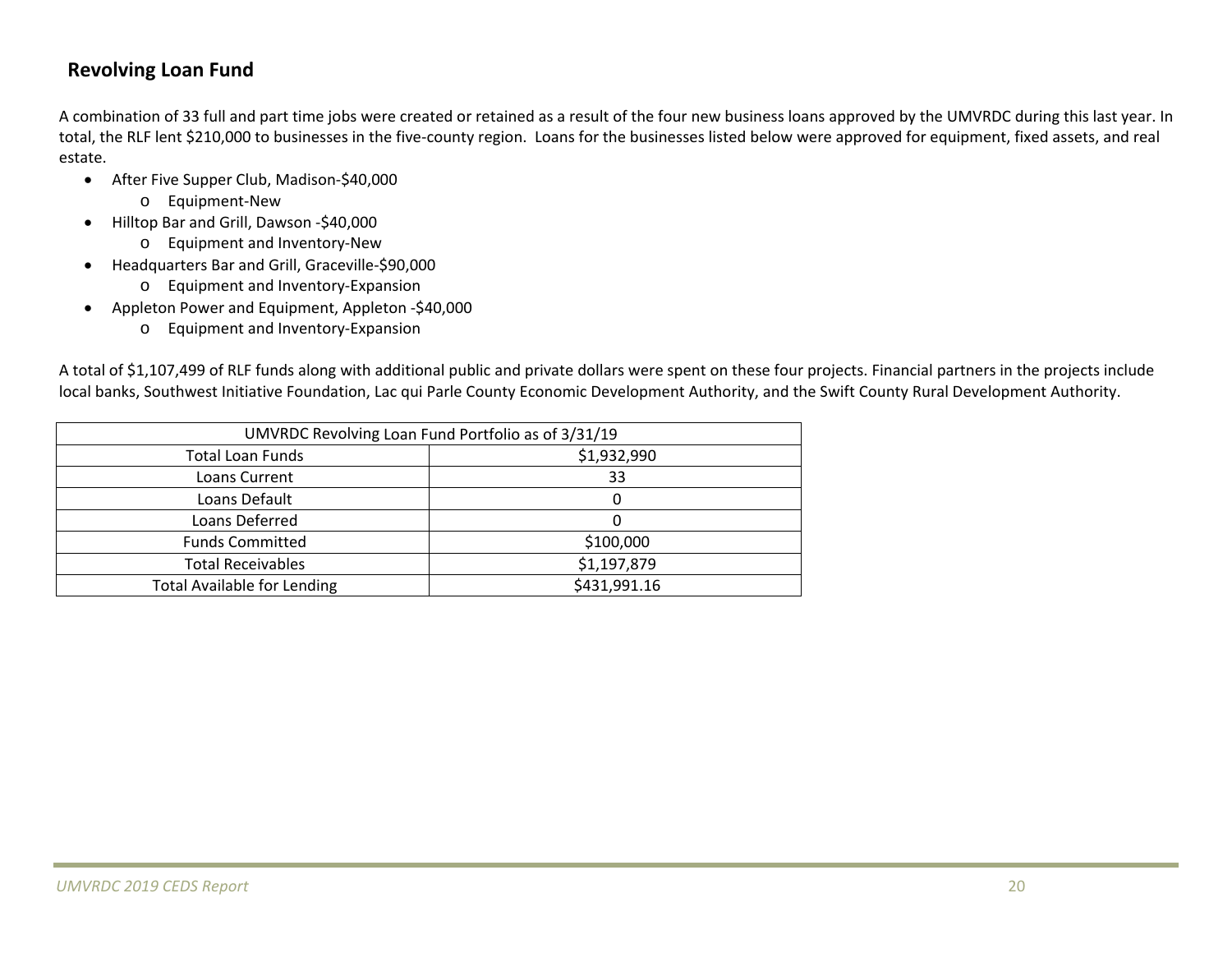### **Past Year's Local Activities & Services**

Many of the UMVRDC's programs and projects are large in scope and cross multiple calendar, fiscal and EDA reporting periods. During the past year the UMVRDC has been involved with the following projects, conferences and meetings in support of economic development in our region and throughout the state. The following list provides an overview of our activities and services since July 1, 2017.

#### $\bullet$ **City of Benson Technical Assistance**

The city of Benson requested technical assistance for their community and economic development projects. A contract was executed in January 2019. Project technical assistance includes but is not limited to the following:

- o Marketing assistance/conference attendance
- oEDA/RLF assistance
- oEconomic development project coordination.

#### 6 **Yellow Medicine County Bonding Application**

After a couple years of no attention and exposure to the natural elements, the structure of the Clarkfield School was damaged to the point of being <sup>a</sup> hazardous site. It was estimated that it would cost two to three times as much to clean and rehabilitate the structure as it would to demolish it. Approximately 75% of the building was uninhabitable.

The gym and three class rooms were salvageable and the city wanted to renovate these spaces to create <sup>a</sup> community center. The classrooms would be used as areas to display past Clarkfield School items, as <sup>a</sup> gathering place, and <sup>a</sup> location for reunions.

The UMVRDC was asked to prepare and submit <sup>a</sup> capital bonding request to the State of Minnesota for \$675,175 to partially demolish and rehabilitate the tax forfeit former school building.

#### 0 **LqP/Swift County Hazard Mitigation**

Hazard Mitigation Planning aims to break the cycle of disaster‐repair‐disaster and can help <sup>a</sup> community to prepare for <sup>a</sup> more sustainable future.

Federal Emergency Management Agency (FEMA) requires local units of government to have <sup>a</sup> multi‐hazard mitigation plan in place in order to be eligible for Hazard Mitigation Grant Program (HMGP) funding. In order to continue to be eligible for HMGP funds, counties must update the plan every five years.

Starting in July 2017, Lac qui Parle and Swift Counties began updating the All‐Hazard Mitigation plans to meet the requirements of the Disaster Mitigation Act of 2000 with the assistance of the UMVRDC.

Plan updates are scheduled for completion and approval by the counties and FEMA in FY19.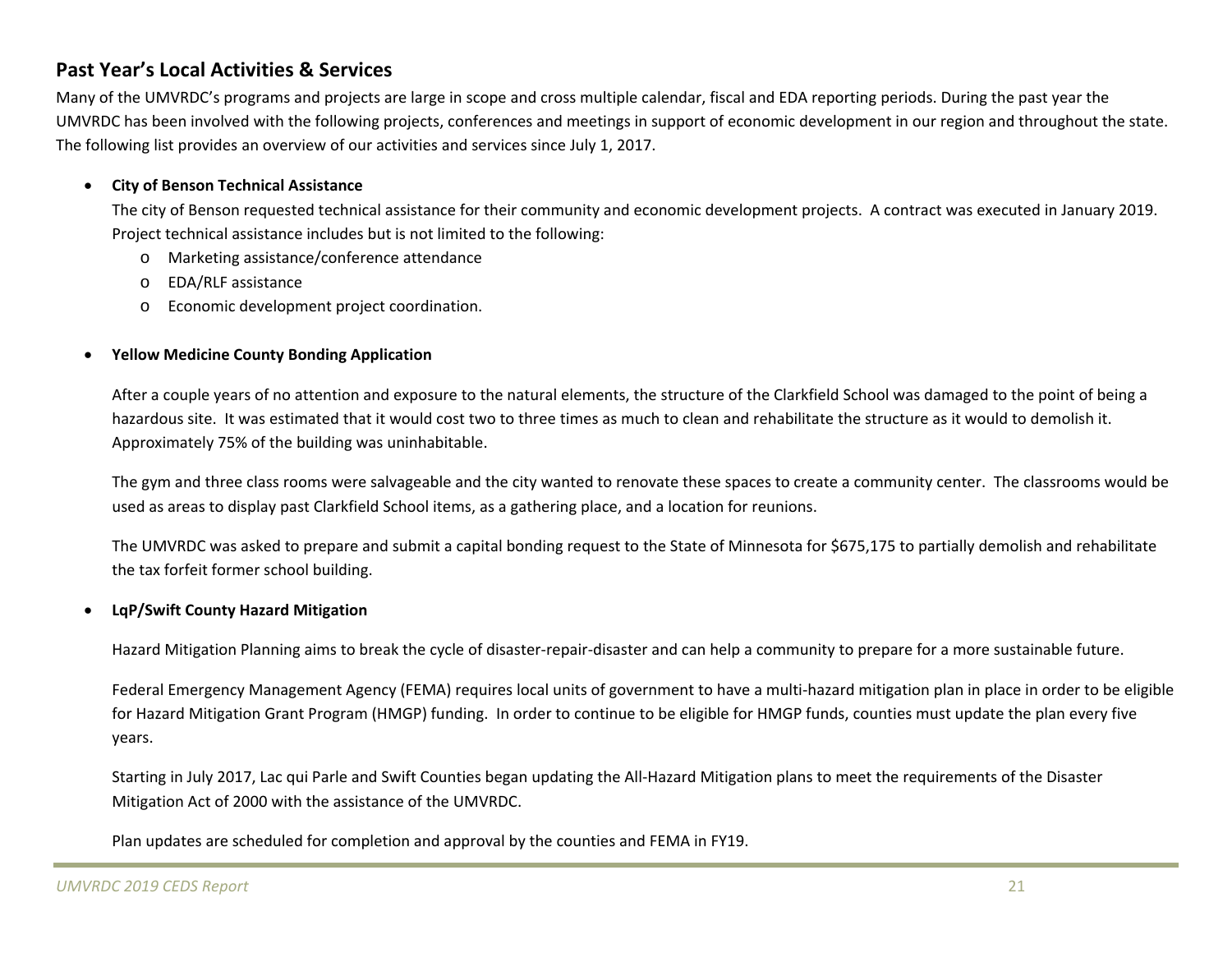#### c **The Milan Listening House**

The City of Milan participated in the Partnership Arts program through the Southwest Minnesota Housing Partnership and ArtPlace. The intent of this program is to infuse arts into community development projects to solve problems.

UMVRDC staff teamed up with three other artists: Lucy Tokheim (designer), Lauren Carlson (poet), and Brendan Stermer (new media) to work with Milan community members to use art to explore the many meanings of home. The team rented <sup>a</sup> house that needed rehabilitation and developed the "Milan Listening House" to serve as <sup>a</sup> gathering space, work space, and gallery space. Through the conversations and coordination, this project worked to identify shared values and priorities of what changes would help Milan address housing issues. The community‐generated art installation centered around the question, "What does home mean to you?".

After months of listening sessions and public exhibit hours, the artists presented <sup>a</sup> guiding document of concrete suggestions for housing & community planning to the city of Milan. The top three priorities are:

- $\bullet$ Visual revitalization of public spaces
- 0 Better relationships between community members
- $\bullet$ Develop leaders

#### 0 **Dawson Armory & Public Library Historic Preservation**

The Dawson Armory and Community Building houses the Dawson Public Library and Heritage Court Apartments and experienced water infiltration through the roofing system and at the foundation. The City of Dawson requested assistance from the UMVRDC with <sup>a</sup> Minnesota Historical Society (MNHS) Historical and Cultural Grant.

The project overview was to complete architectural drawings, construction documents, specifications, and <sup>a</sup> scope of work and cost estimates for the Dawson Armory and Community Building. The 1923 historic former Armory required architectural & engineering drawings to address infrastructure and interior issues in order to preserve the building.

The long‐term goal of the project was to repair the roof, stop the water infiltration, and restore the interior in order to preserve this historic structure. The MNHS grant submission requested grant funds to hire an architect experienced in historic buildings, preservation standards, materials and historic construction techniques for specific drawing and prioritization of projects.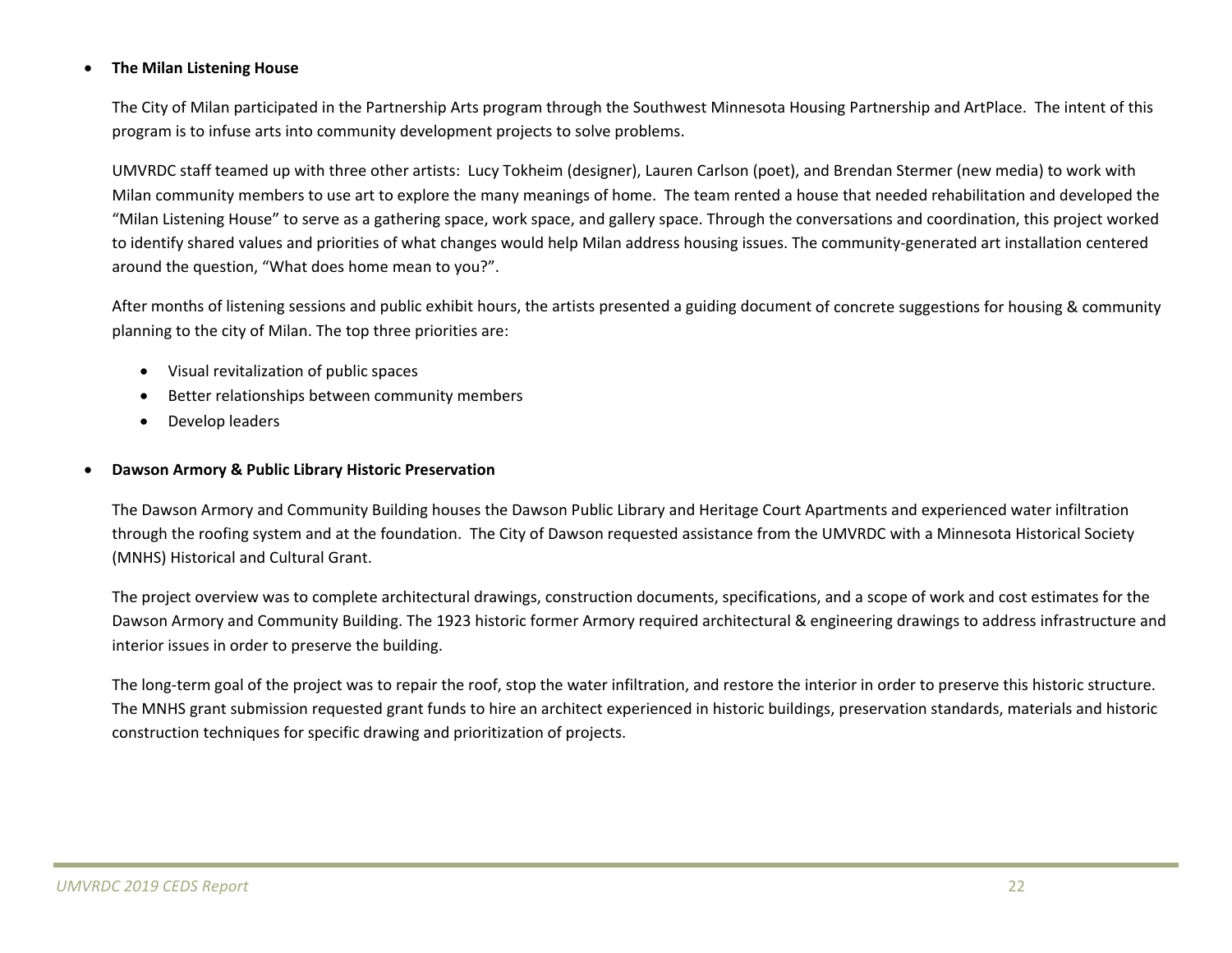#### c **Lac qui Parle County Master Plan**

The Lac qui Parle County Park just completed their master plan as part of the process of pursuing regional park designation through Greater Minnesota Regional Parks and Trails Commission (GMRPTC). Achieving regional designation shows the park meets <sup>a</sup> very high standard for natural‐resource‐based outdoor recreation and is part of <sup>a</sup> regional system across Greater Minnesota. It also makes the park eligible for the Regional Parks and Trails Legacy funding program where an estimated 8 million dollars will be available annually. The Lac qui Parle County Park needed to complete this master plan before it can be formally designated and eligible for funding.

The UMVRDC and the landscape architect firm, Damon Farber, worked with the Lac qui Parle County Park Board to create the master plan that was adopted the spring of 2018.

The plan shows that the first phase of projects the park board hopes to implement are the west entrance road, <sup>a</sup> bridge, and the park loop trail on the west side of the park. Phase two includes the trailhead on the west side of the park, with <sup>a</sup> bathroom/shower building, parking, and lighting. Phase three includes more trail system improvements and additions.

#### 0 **Memorial Park in Granite Falls**

The UMVRDC continues to assist the City of Granite Falls with improvements to Memorial Park, which was designated <sup>a</sup> regional park in 2016. The city is currently working on the construction of Phase 1, which includes building <sup>a</sup> new shower house, improvements on the main park shelter, and reworking the entrance to the park to make safety improvements. The request of \$595,613 was funded in the spring of 2017 and this project will be implemented in the fall of 2017.

Phase 2 focuses improvements on the south side of the park. It will develop the RV campground closer to the new shower house and turn the existing campground into <sup>a</sup> nature‐based playground area. It will restore the ecological landscape on the south side of the park, improve the overlook trail and add signage to the entire park. The city received \$732,261 to complete this phase and is now working through the paperwork and environmental review.

Funding for both of these phases came from the Greater Minnesota Regional Parks and Trails Commission (GMRPTC). The UMVRDC helped with the funding requests, environmental review and master planning process. The UMVRDC will be assisting with the next phase funding request due July 2018.

#### 6 **Small Cities Development Program Grant Management**

The UMVRDC staff continues to author grant applications and provide the general administration of the MN DEED Small Cities Development Program (SCDP) which helps cities and communities with funding for housing, public infrastructure, and commercial rehabilitation projects.

The Swift County Housing and Redevelopment Authority, Prairie Five Community Action, and the UMVRDC wrapped up administration of the City of Appleton's SCDP grant in December 2017. Over \$766,000 were invested into the rehabilitation of 20 owner occupied homes and 6 commercial buildings.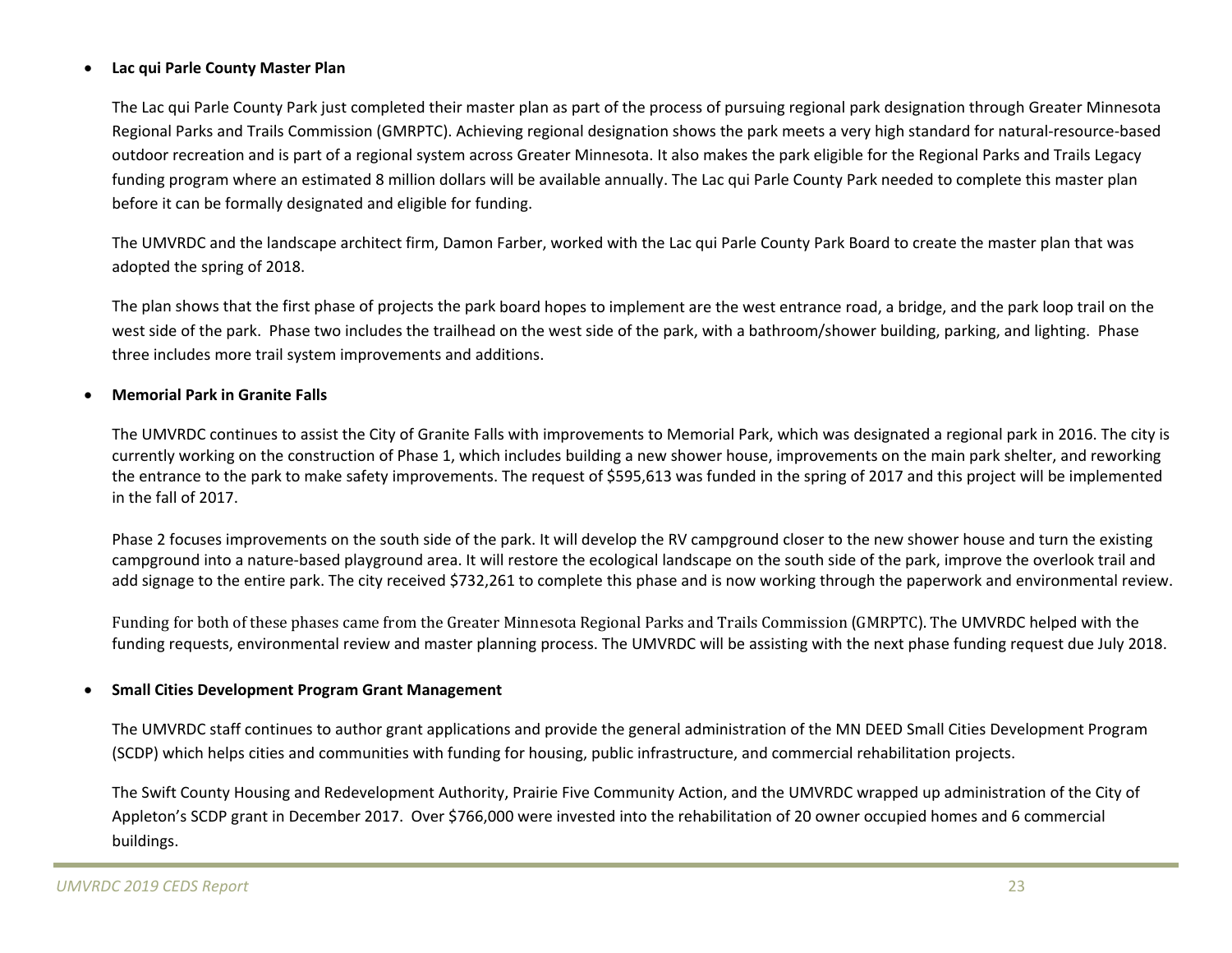The communities of Clinton, Graceville, and Beardsley are continuing to use their joint SCDP grant authored by the UMVRDC. The communities have until September 2019 to use the \$637,500 in SCDP grant funds and aim to rehab 26 owner‐occupied homes and six commercial businesses. Prairie Five Community Action and UMVRDC staff are providing the communities with the field and general administration of this project.

The City of Benson was awarded \$638,250 in SCDP grant funds in June 2017. The UMVRDC authored grant was written for an estimated 20 owner‐ occupied homes and six commercial properties to benefit from the estimated \$854,000 project through September 2020. The UMVRDC staff will continue to work with the City of Benson and Swift County HRA to administer the program.

A \$1,107,430 grant award along with leveraged resources, will total 24,152,455 in rehabilitation within the city of Clarkfield. <sup>A</sup> public infrastructure project along with 15 owner occupied homes and five commercial businesses are the goals for this SCDP grant. Additional tasks include the environmental study and grant administration.

RDC staff worked with the City of Canby to complete an SCDP preapplication that was submitted in November 2018. A preapplication was submitted asking to rehab 17 owner occupied units and 12 commercial units with <sup>a</sup> total rehabilitation project cost of 1,302,428. Notification was received that the pre‐application was judged to be competitive. Submittal of the full application took place in February 2019.

The Cities of Milan and Watson requested assistance with <sup>a</sup> Small Cities Development Program (SCDP) grant application for 2019. Staff assisted the cities with developing an application and worked with the cities in developing <sup>a</sup> list of interested participants in the program. An application was submitted at the end of Feb 2019 for <sup>14</sup> owner‐occupied, 16 units for multi‐family and <sup>4</sup> commercial units for <sup>a</sup> total of \$784,000. The successful pre‐applications was submitted to DEED in November 2018 and the full application in February 2019.

#### 0 **USDA Rural Business Development Grant**

The UMVRDC assisted the Lac qui Parle County Economic Development Authority (EDA) in writing <sup>a</sup> United States Department of Agriculture grant. The EDA was notified during the summer of 2017, that they were awarded the grant to establish <sup>a</sup> county‐wide revolving loan fund. The Rural Business Development Grant (RBDG) through USDA is designed to support development or expansion of small, emerging businesses in rural areas. The EDA leveraged \$25,000 of their own dollars in the application for the \$99,999 grant. The UMVRDC now contracts with the County for RLF administration

The UMVRDC staff assisted the City of Appleton in writing their RBDG <sup>a</sup> few years ago, which was awarded. During the spring of 2018, the UMVRDC again began assisting the city with administering their RLF that they established with the \$149,999 grant and \$50,000 in leveraged funds.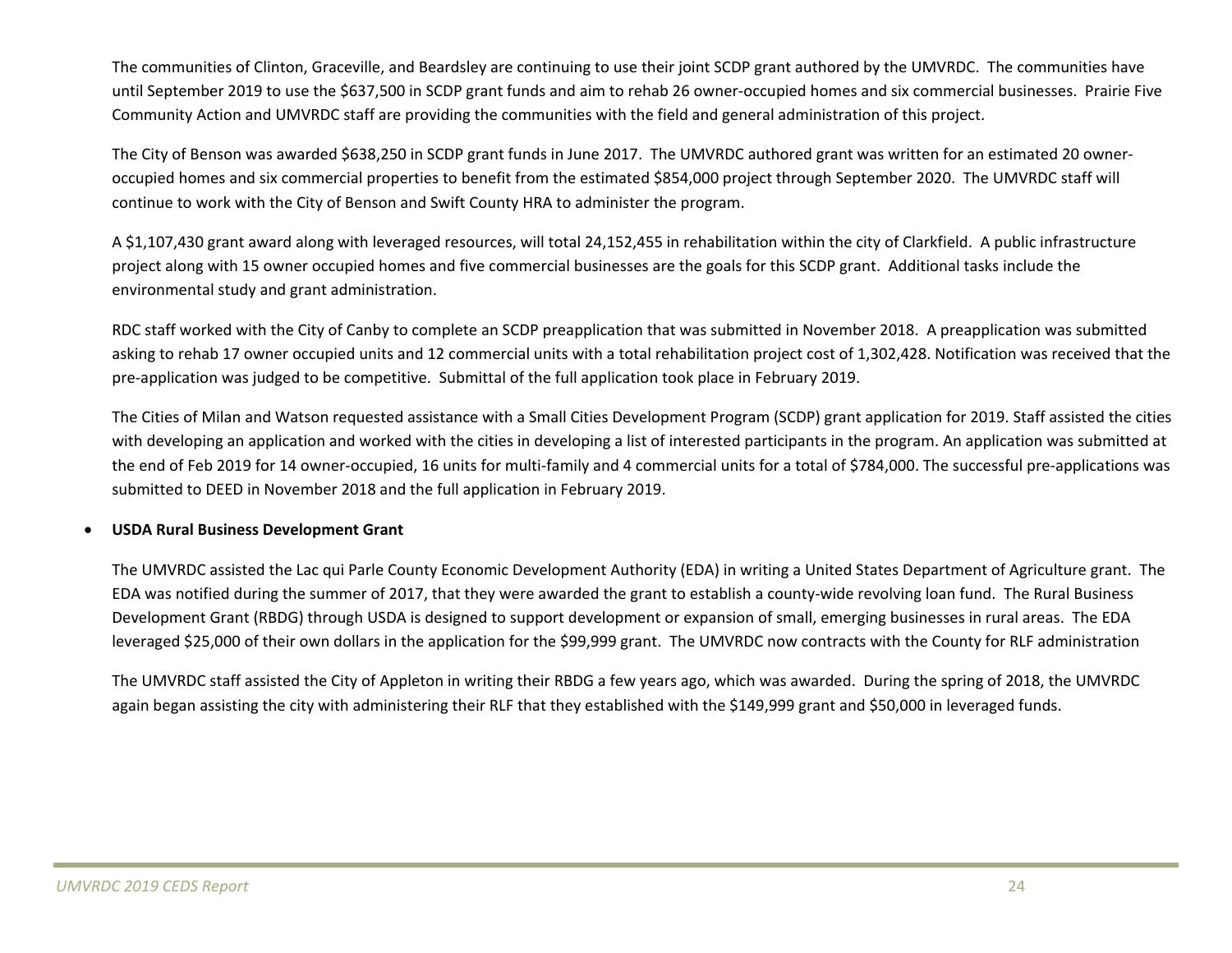#### c **Regional Transportation Coordinating Councils (RTCC)**

The UMVRDC is partnering with Prairie Five Community Action to research, coordinate and author a grant application to create a regional transportation coordination council. This grant was submitted the end of March 2019.

Overall goal of this RTCC planning project:

Improve coordination of transportation services in Region 6W. Region 6W is Prairie Five's service area which includes the counties of Chippewa, Lac qui Parle, Yellow Medicine, Swift and Big Stone

Objectives of the planning project:

- Establish a formal entity dedicated to improving coordination of transportation services in Region 6W.
- Define the geographic area of the Prairie Five RTCC.
- Plan and implement strategies that meet the regional transit coordination needs and goals identified in the Region 6W Local Human Transit Coordination Plan (LHTCP).
- Develop an operation implementation plan for the Prairie Five RTCC.
- Plan and develop the Prairie Five RTCC and a public participation plan.

To accomplish the RTCC goal, the entity will engage a broad set of stakeholders in both planning and implementation, and it will focus on practical, high-impact coordination improvements that benefit transportation disadvantaged households and support wider community development and focused on transportation needs. The entity will be flexible to balance both broad, regional needs and more specific subregion and subpopulation needs. This balance will be critical to both keep stakeholder engagement and secure ongoing local match funding for the Prairie Five RTCC.

#### 0 **Border to Border Broadband**

The UMVRDC contracted with Farmers Mutual Telephone Company (FMTC) to author Border‐to‐Border Broadband applications through the MN Office of Broadband Development. The grants would provide funding to establish high speed broadband service from FMTC for NE Yellow Medicine County, the City of Watson and miscellaneous selected addresses within SW Lac qui Parle County.

Project partners FMTC, the City of Watson and Yellow Medicine County proposed to build out fiber infrastructure to the aforementioned areas, creating ubiquitous broadband that meets and exceeds state and federal standards. Broadband infrastructure has been identified as <sup>a</sup> high priority for the region in their strategic plan. This infrastructure priority is supported with financial commitments, public‐private partnerships and need expressed by residents, businesses and organizations in letters of support found in this project proposal.

The management of the system by FMTC will follow the same best practices, policies and procedures, and dedicated staff they use in their current networks that has and continues to lead to many successful projects.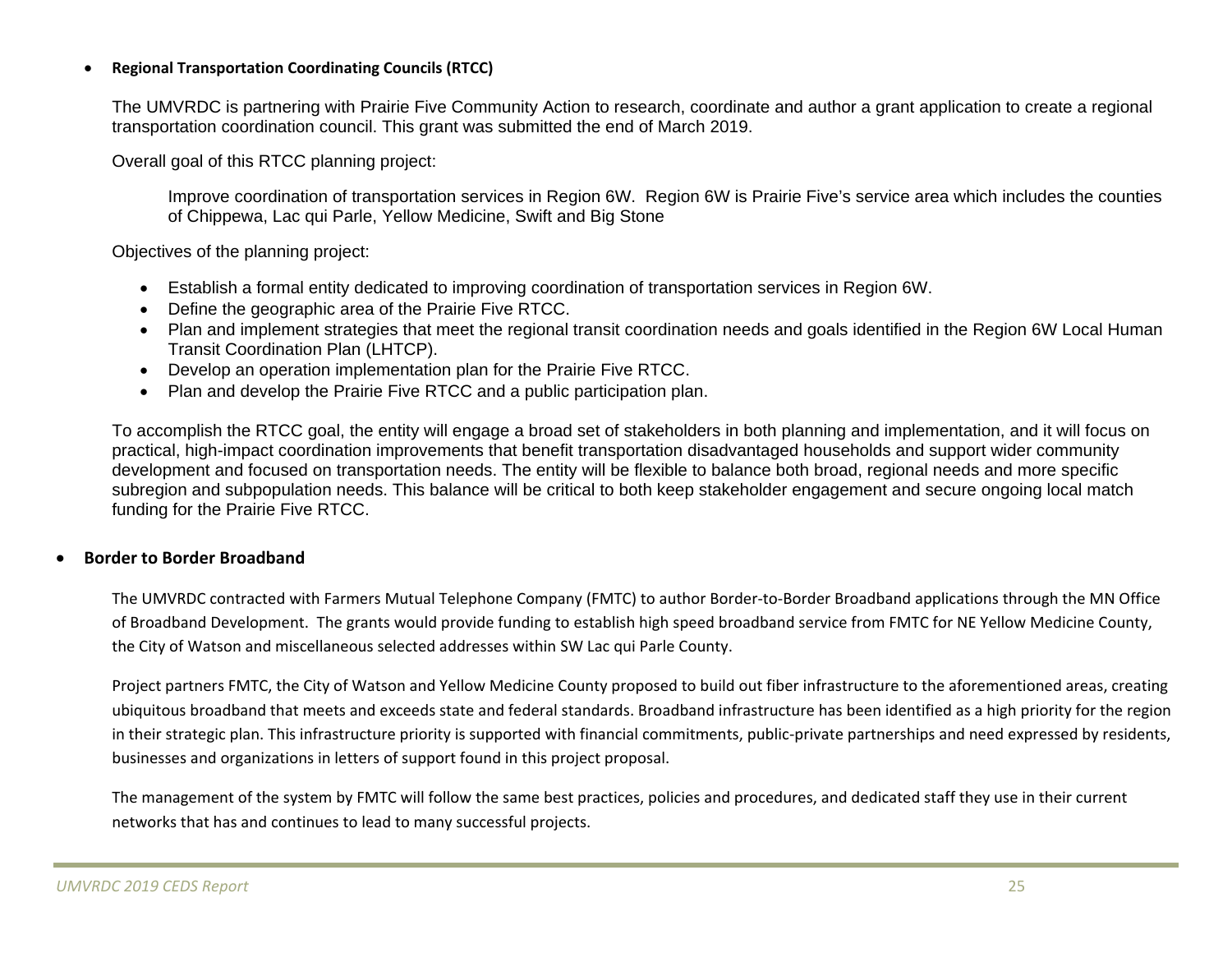Broadband improvements will create equal access opportunity throughout the project areas. During the development of this application FMTC, Yellow Medicine County and the City of Watson explored the project impact with residents, businesses and organizations within this project geography. The overwhelming support from farmers, commercial businesses, home‐based businesses, students, and healthcare organizations shows the beneficial impact that broadband will have in the proposed project area and beyond.

The UMVRDC have previously contracted with motivated service providers and local units of government to author Border‐to‐Border Broadband applications through the MN Office of Broadband Development. The grants would provide funding to establish high speed broadband service to historically underserved areas within the region by building out fiber infrastructure to the aforementioned areas, creating ubiquitous broadband that meets and exceeds state and federal standards. Broadband infrastructure has been identified as <sup>a</sup> high priority for the region in the UMVRDC's Comprehensive Economic Development Strategy. This infrastructure priority is supported with financial commitments, public‐private partnerships and need expressed by residents, businesses and organizations in letters of support found in this project proposal.

The Border to Border Broadband grant program went unfunded by the state in the last funding cycle. The UMVRDC continued to support regional broadband efforts, identify additional potential funding sources and advocate for funding of the State's program in the upcoming cycle. The UMVRDC continued to work with Chippewa and Yellow Medicine Counties, the two (2) remaining counties in the region without successfully funded broadband deployment projects, to support and assist taskforce development for purposes of identifying and developing deployment projects. Assistance and support was also provided to Swift County for participation in the Blandin Foundation Broadband Communities Initiative.

#### 0 **Maynard Area History Museum**

The UMVRDC has been assisting the City of Maynard with their Historic Maynard State Bank Building. Staff wrote and implemented <sup>a</sup> grant for the building to be placed on the National Register of Historic Places, which was completed in the spring of 2018. Registering the building on the National Register will enable the Maynard History Museum to take advantage of other grants and resources from the Minnesota Historical Society.

#### $\bullet$ **Montevideo Arts Project (MAP)**

The UMVRDC has been providing grant writing and project implementation services to the Montevideo Arts Project (MAP) for several public art projects.

MAP's 2017 project was "Rustician" (hunt and gather...seek and find), an antique tractor turned sculpture by Chatfield, MN artist, Karl Unnasch. The tractor was donated from the Minnesota Valley Antique Farm Power & Machinery Association. Unnasch, who visited Montevideo to collect stories from residents and history books, incorporated these stories into the stained glass, which is back lit by LED lights and embedded into the tractor. The UMVRDC wrote the successful grant to the Southwest Minnesota Arts Council for \$20,000.

For 2018, MAP has started working on <sup>a</sup> public art project centered around staircases in the downtown area. They are working to hire an artist with <sup>a</sup> planning grant received from the Southwest Minnesota Arts Council to develop the project further.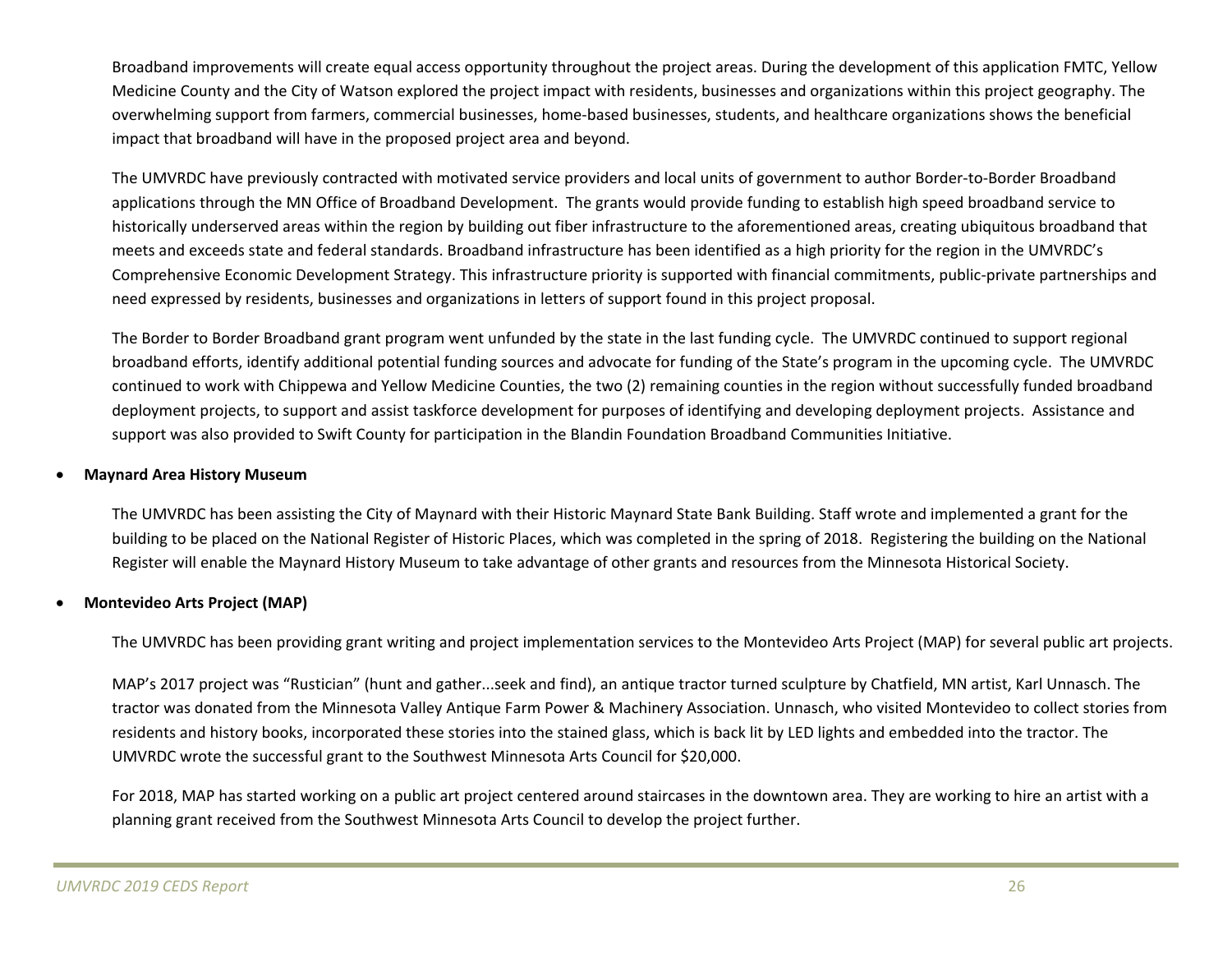#### $\bullet$ **City of Appleton Comprehensive Plan**

The UMVRDC completed <sup>a</sup> comprehensive plan for the City of Appleton, which was adopted in the spring of 2018. A task force helped in developing the plan, which is meant to guide the city for the next 10 years (2018‐2028). A plan serves as <sup>a</sup> legal basis for land use regulations and it provides guidelines for the city council and decision makers on how best to use city resources. It also gives an opportunity for residents to voice their shared vision for the community.

The Appleton Comp Plan includes information on the past, present, and what it hopes for the future. The community profile includes demographics, <sup>a</sup> brief history of the community, and <sup>a</sup> snapshot of where Appleton is today. The community vision outlines where the community hopes to be in 10‐20 years.

There are seven planning topics in the plan and each section includes an overview of each topic, as well as goals and strategies that should be worked on. The implementation chapter gives an outline on how to use the plan and give an action plan with guidelines on how to prioritize the strategies.

#### $\bullet$ **City of Kerkhoven Comprehensive Plan**

The City of Kerkhoven requested assistance with <sup>a</sup> comprehensive planning project starting Fall of 2018. The planning project is estimated to take approximately 18 months to complete. The development of <sup>a</sup> comprehensive plan will be gained through <sup>a</sup> variety of task force and community meetings, along with <sup>a</sup> public hearing process and public participation. This plan will provide the city guidance on how to best utilize their resources while looking to the future years to come. Not only will this work allow city residents the ability to contribute and create <sup>a</sup> shared vision for the City of Kerkhoven, but also serve as guidance to the city council and other decision makers within their community.

#### 0 **Upper Sioux FEMA Pre‐Disaster Mitigation Grant**

The Upper Sioux Community requested assistance to write and submit <sup>a</sup> FEMA Pre‐Disaster Mitigation (PDM) Project grant application. This grant would pay for the design and construction of <sup>a</sup> storm safe shelter for the Community's Wacipi grounds. The UMVRDC staff helped the community develop <sup>a</sup> new application and worked with the community in developing the project.

The Upper Sioux Community Wacipi grounds are part of the Upper Sioux Community, which is an area vulnerable to tornadoes and high wind events. The Upper Sioux Community Wacipi Event, falls within the March‐to‐November tornado "season". Fortunately, the Upper Sioux Community has not been hit by <sup>a</sup> tornado during the Wacipi, but nearby Granite Falls was hit by record tornado events in July of 2000 and September of 2005.

Construction of <sup>a</sup> storm safe shelter on the Upper Sioux Community Wacipi grounds in accordance with FEMA guidelines will provide near absolute protection from storm events. FEMA defines <sup>a</sup> safe room as providing "near absolute protection" based on their current knowledge of tornadoes and hurricanes. Construction of <sup>a</sup> storm safe shelter is the only viable mitigation activity that meets the Upper Sioux Community's stated objective in its 2015 All‐Hazard Mitigation Plan.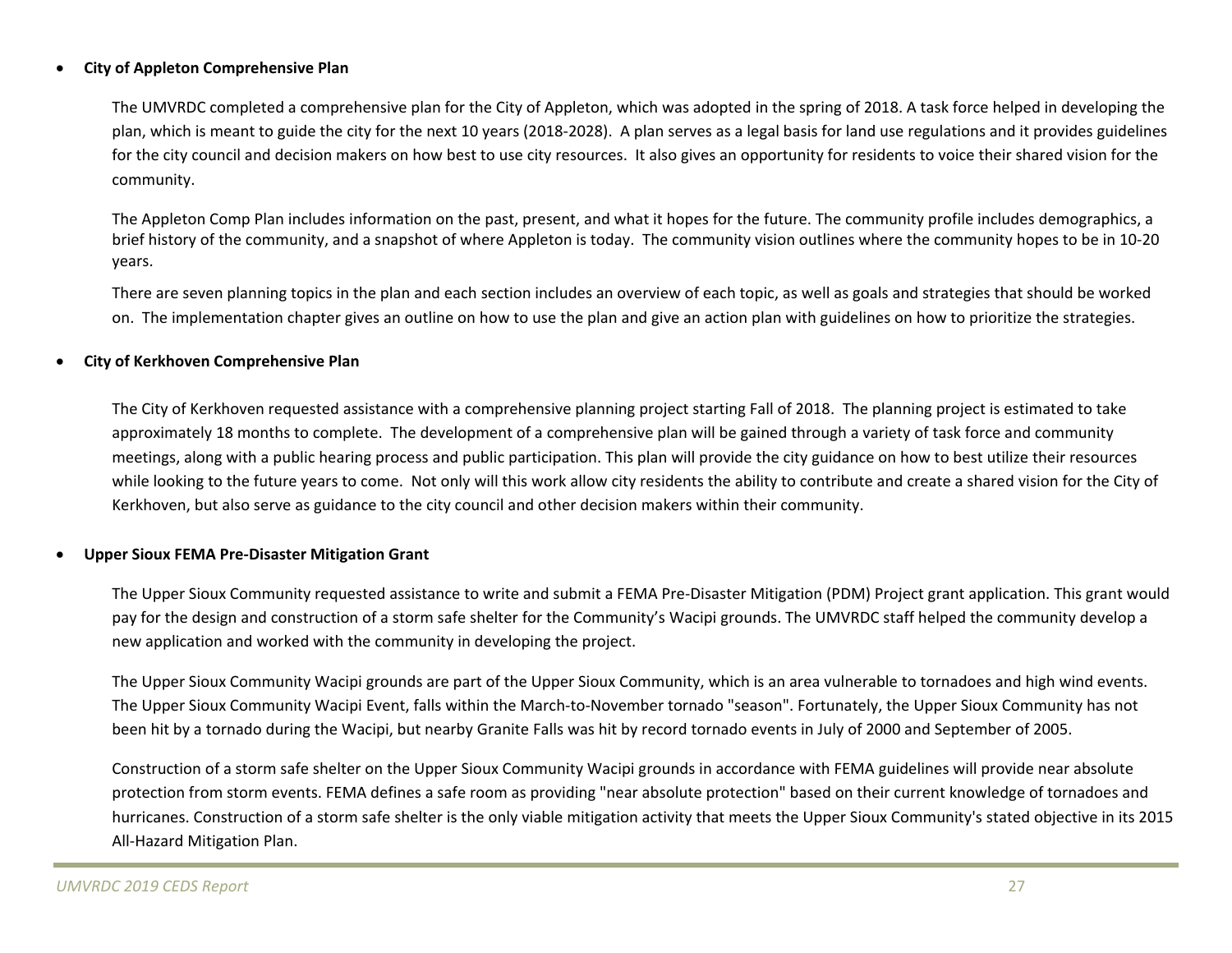#### $\bullet$ **Clarkfield Childcare Grant**

While developing solutions to the child care shortage in Yellow Medicine County, the City of Clarkfield was determined to take on the task of opening <sup>a</sup> new child care center. Through <sup>a</sup> collaboration between the city and the Clarkfield Charter School, <sup>a</sup> non‐profit was organized. Local donations, sweat equity, county support, and other grants, including <sup>a</sup> collaborative Minnesota Department of Employment and Economic Development grant application with the Southwest Initiative Foundation, that UMVRDC staff assisted the city with, all came together to help this nonprofit function. All resources were necessary to get the newly constructed center up and running in May of 2018.

Visit the UMVRDC website to view case studies of childcare centers throughout the region.

#### 0 **Opportunity Zones**

Opportunity Zones are <sup>a</sup> new community development program established by Congress in the Tax Cut and Jobs Act of 2017 to encourage long‐term investments in low‐income and urban communities nationwide. The Governor was able to designate 25% of eligible census tracts as Opportunity Zones in the state. UMVRDC staff worked with regional city/county representatives, along with the Southwest Initiative Foundation, to meet for purposes of writing <sup>a</sup> response to the Governor prioritizing and ranking Opportunity Zones within the region.

In our region, **counties** were required to prioritize and rank Opportunity Zones within in their county as their 1<sup>st</sup>, 2<sup>nd</sup>, and 3rd choices. Counties were also asked to explain how the following principles lead them to their 1st, 2nd and 3rd rank choices:

- $\bullet$ ● Needs of the low-income community and other partners serving the zone including data about the unemployment rate, high poverty rate and low median income
- $\bullet$ Potential for positive impact to **further equity and inclusion**
- $\bullet$  **Commitment(s) to support the zone** by industry, education, nonprofits and governments including ongoing collaborations (i.e. promise zones, empowerment zones and renewal communities)
- $\bullet$ **Development possibilities** within the zone in the next 5 years including affordable and workforce housing and economic development
- $\bullet$ **Engagement** with organizations who have indicated an interest in creating Opportunity Funds
- $\bullet$ Businesses and emerging businesses with **investment potential** in the zone
- c **Potential positive impact** the zone could have on the most distressed communities

These are the census tracts in the Southwest Region recommended by the Governor for inclusion in the Opportunity Zone Program: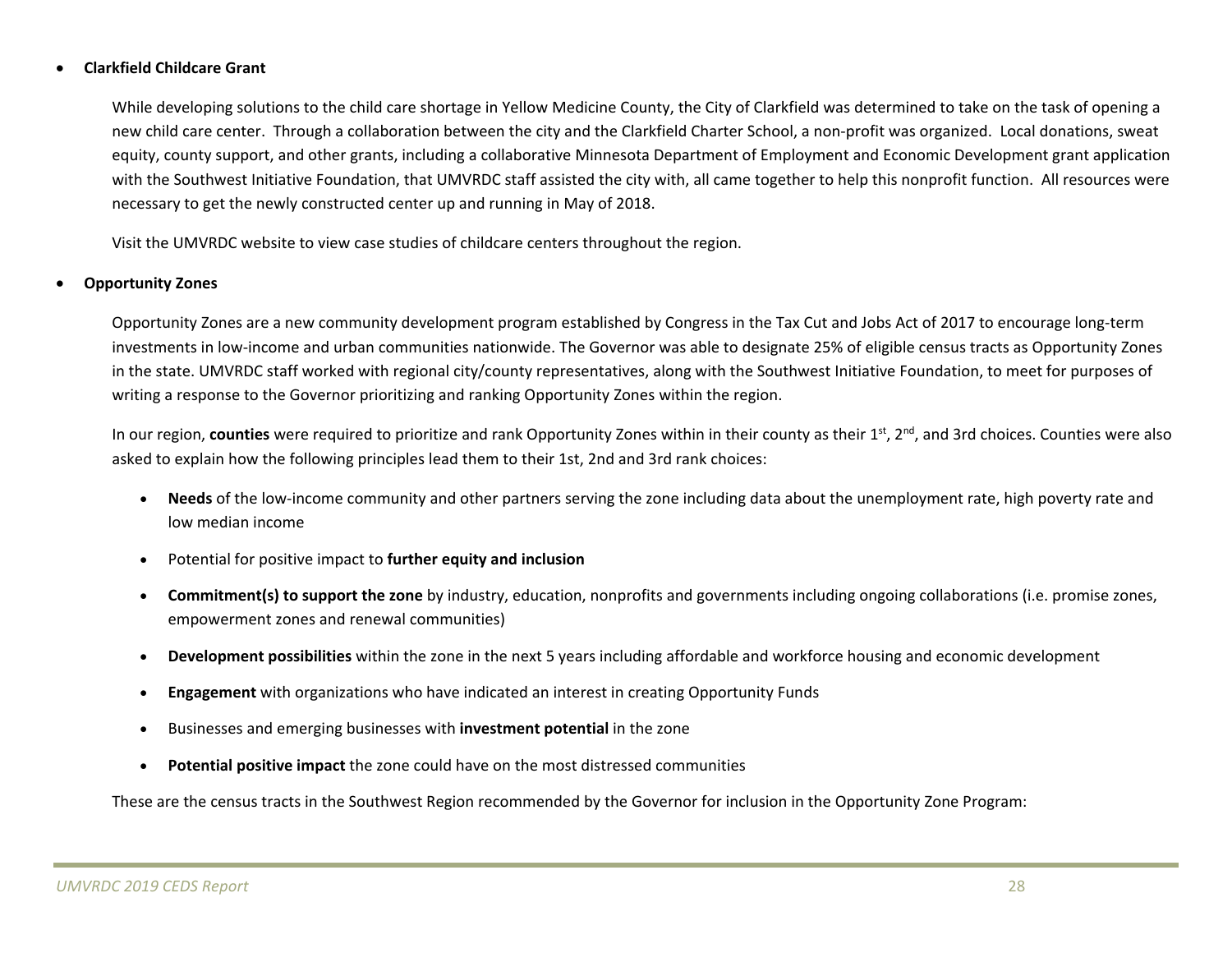As the Federal EDA designated RDD, UMVRDC staff will be working with MN DEED, SWIF, and local units of government to convene discussions and planning efforts regarding the formation and administration of Opportunity Funds as further guidance is made available by the U.S. Department of Treasury.

Once approved by the U.S. Department of Treasury, projects in Opportunity Zones will be eligible for funding through Opportunity Funds. Opportunity Funds are an investment vehicle that is set up as either <sup>a</sup> partnership or corporation for investing in eligible property that is in an Opportunity Zone and that utilizes the investor's gains from <sup>a</sup> prior investment for funding the Opportunity Fund. Guidance for opportunity funds are being developed by the Treasury Department and the Internal Revenue Service and should be available later this year.

The UMVRDC began work on <sup>a</sup> project in partnership with the City of Granite Falls EDA to develop an Opportunity Zone Funding Plan for redevelopment of a downtown property in the central business district. The proposed new development plan for the site will be for demolition of currently vacant dilapidated site structures and construction of <sup>a</sup> \$5M, 10‐12k s.f., three‐story mixed‐use building. The first floor will consist of retail/commercial storefronts. The upper two levels will consist of units available for market‐rate housing. Total new residential unit occupancy will be approximately 28 units.

#### 0 **Browns Valley Flood Recovery**

The UMVRDC staff has <sup>a</sup> contract to provide the City of Browns Valley fiscal agent and technical assistance for their DNR Flood Damage Reduction Grant.

#### 0 **Regional Application for FEMA Assistance to Firefighter's Grant**

The UMVRDC has been coordinating with fire services throughout the region to put together an application for the FEMA Assistance to Firefighters Grant Program, expected to open this fall. The program helps fire departments across the country fund the replacement of critical fire equipment –such as turnout gear, air packs, and rescue kits.

Each application to the grant program is eligible for up to \$1 million in requested funds with <sup>a</sup> 5% match requirement. Currently, there are <sup>12</sup> fire departments in the UMVRDC's five‐county region interested in participating in the applications. After coordinating with FEMA's regional grant program specialist, it was discussed that the region might submit up to four separate applications, allowing for up to \$4 million in available funding.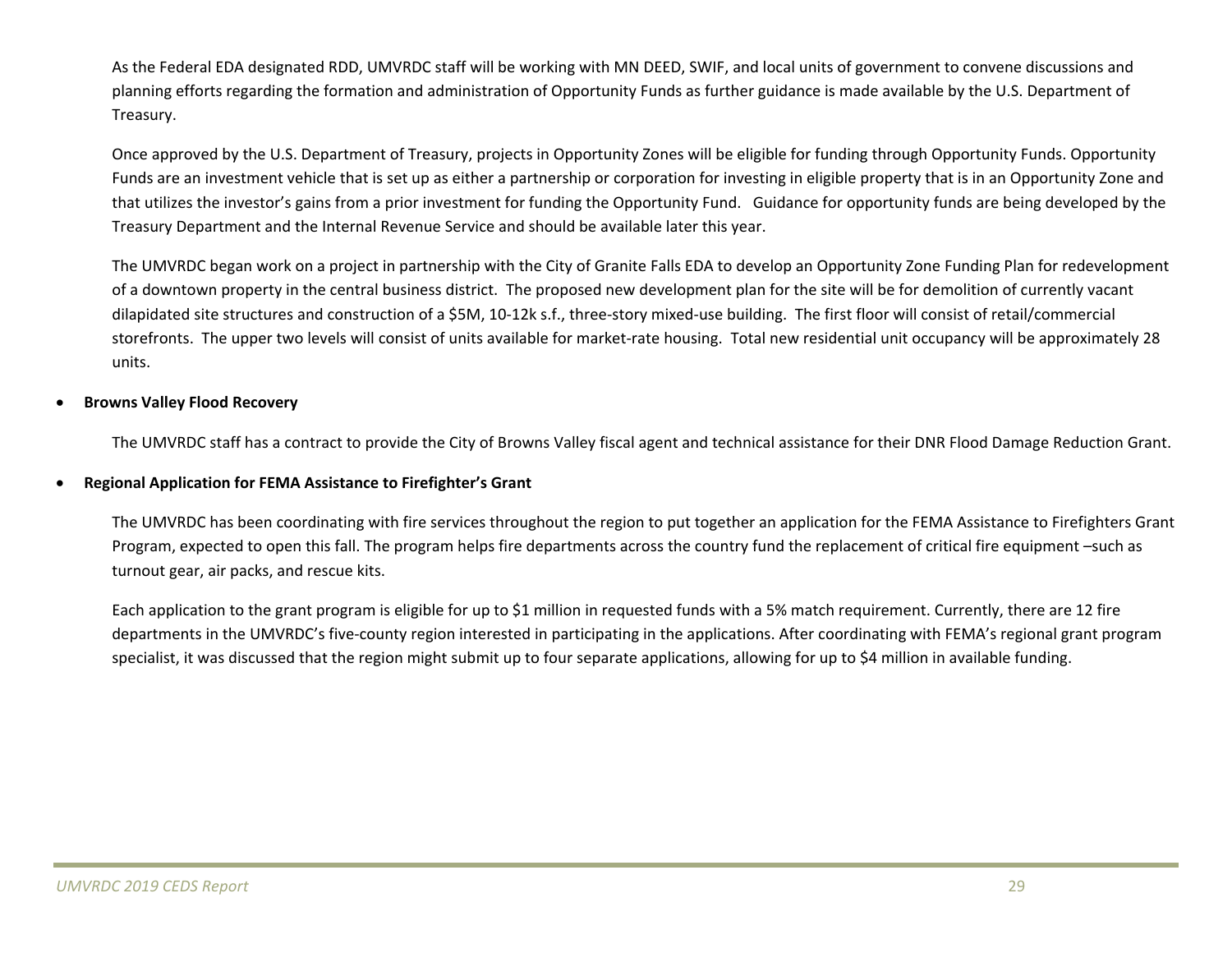### **Past Year's New or Ongoing Programs & Services**

Non‐infrastructure projects identified in the CEDS as high priority are listed below. Key priority areas should be worked on and completed when an opportunity presents itself or when funding is available to move <sup>a</sup> key project forward.

#### c **Meander**

The 2017 Meander was another success! After tallying reports from Meander artists, the UMVRDC found that Meander attendees purchased more than \$111,920 of art over the course of the three days of the art crawl.

Meander attendees did not just buy art, they also spent \$43 on food and gas, \$18 on lodging, and \$11 on shopping (other than art) per person. If we estimate that at least \$1,500 people meandered, this amounts to another \$108,000 dollars (infographics) entering the small towns across the five-county region of Big Stone, Chippewa, Lac qui Parle, Swift and Yellow Medicine counties. The Meander Art Crawl highlights the region's artists and their studios while also introducing people to the region and giving <sup>a</sup> huge economic boost to the small businesses too.

| 11 studios | Average number of studios customers visited              |  |
|------------|----------------------------------------------------------|--|
| 75%        | of customers said the quality of the art was excellent   |  |
| 77%        | of customers said their overall experience was excellent |  |
| 73%        | of customers plan to attend again the next year          |  |

The UMVRDC has been <sup>a</sup> founding organizer of the Meander since it started in 2004 and each year is responsible for organizing the planning, artists selection, fundraising, marketing and financial management of the event.

The UMVRDC would like to thank all the sponsors, artists, and participants who make the Meander the amazing event that it is.

#### 0 **Minnesota River Valley National Scenic Byway**

The mission of the Minnesota River Valley National Scenic Byway Alliance (MRVSBA) is to cooperatively enhance the Minnesota River Valley as <sup>a</sup> travel destination and raise awareness of its nationally important stories in order to provide economic benefits and preserve the intrinsic qualities of the byway.

The MRVSBA is <sup>a</sup> partnership of committed individuals from the 287‐mile byway corridor, representing <sup>a</sup> variety of interests including chamber of commerce, various attractions and historic sites, state parks, local and state governmental bodies, private businesses, and concerned individuals. The UMVRDC has been providing staffing and fiscal services to the byway since 1996.

The byway plays an important role in linking and promoting historical sites and stories to better tell the history of the Minnesota River Valley through <sup>a</sup> variety of efforts, including its programs, website, roadside signs, brochures, and other marketing materials.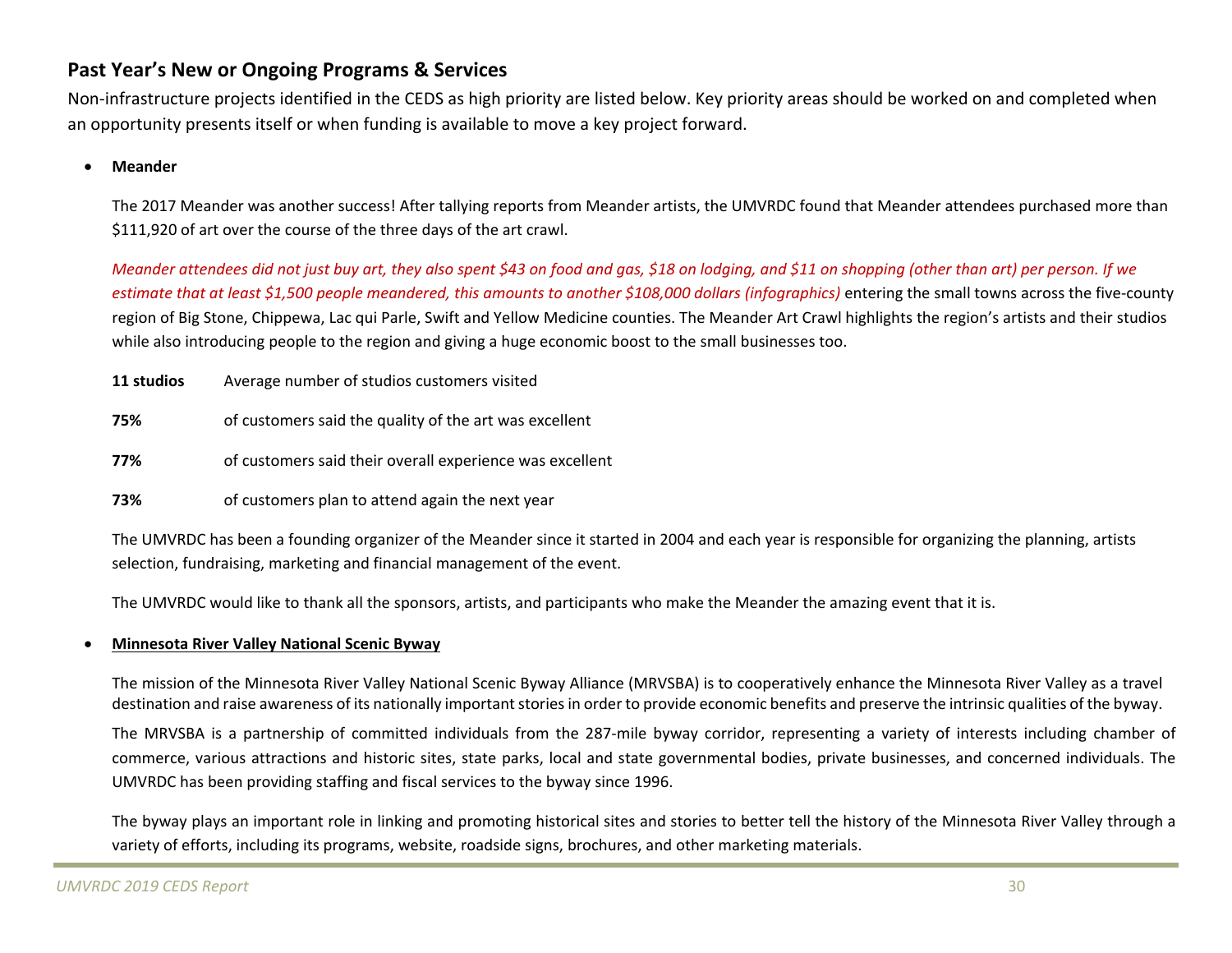In the past year, the MRVSB has completed their corridor management plan, marketing plan, major website updates, and <sup>a</sup> new visitors guide. The byway has also been active with the Minnesota Byway Statewide Strategic Planning process.

#### 0 **Prairie Waters Regional Tourism**

The Westernplace to visit, live, and work by highlighting and showcasing our natural, cultural, scenic, and place to visit, live, and work by highlighting and historical assets. Prairiecounties, cities, chambers, economic development  $\Box$   $\Box$   $\Box$  Clara City  $\Box$  authorities, local businesses and the UMVRDC.

### 2017‐2018 highlights: **Advertising**

Wrote a successful grant to Explore Minnesota Tourism  $\parallel$  e Lacqui Parle County procuring \$7,000 for advertising the region.

### **Annual**

annual gathering at the Swift Falls County Park with over prizes.

The annual gathering rotates through the Prairie Waters to highlight unique assets within the region by inviting local states and visitors to a location they might not have been before.

website interactive maps and Google Maps.

### **Expanded the Prairie Waters website**

Revamped the Prairie Waters Tourism website to include information on employment opportunities, housing, education, healthcare, childcare, stories, and more ‐ Visit www.prairiewaters.com.

### **Social Media Campaigns**

There are currently over 4,600+ followers that Prairie Waters markets to with weekly updates, events, community info, stories about the region and more. Staff worked with Vivid Image to run <sup>a</sup> series of paid Facebook and Google Adwords ads targeting <sup>a</sup> very specific target market to get the message in front of the right people.

### **Responded to leads & distributed guides**

The Prairie Waters Visitors Guides are distributed to chambers, cities, and businesses throughout the region; travel information centers across the state

### 2018 Prairie Waters Members

- 0 Chippewa County
- Clara City
	- 0 Milan
	- 0 Montevideo
- 0 Lac qui Parle County
	- 0 Dawson
	- 0 Madison
- 0 Swift County
	- 0 Appleton
	- 0 Benson
- 0 Yellow Medicine County
	- Canby
	- 0 Clarkfield
	- 0 **•** Granite Falls

Program has been promoting the region as a great region's local units of government that includes

 **Gathering** More than 150 people attended the Prairie Waters 35 classic cars rolling in, kid's activities, free food and

counties every year. The purpose of the gathering is

**Map updates** Updates **Map updates** Updated the business listings on the Prairie Waters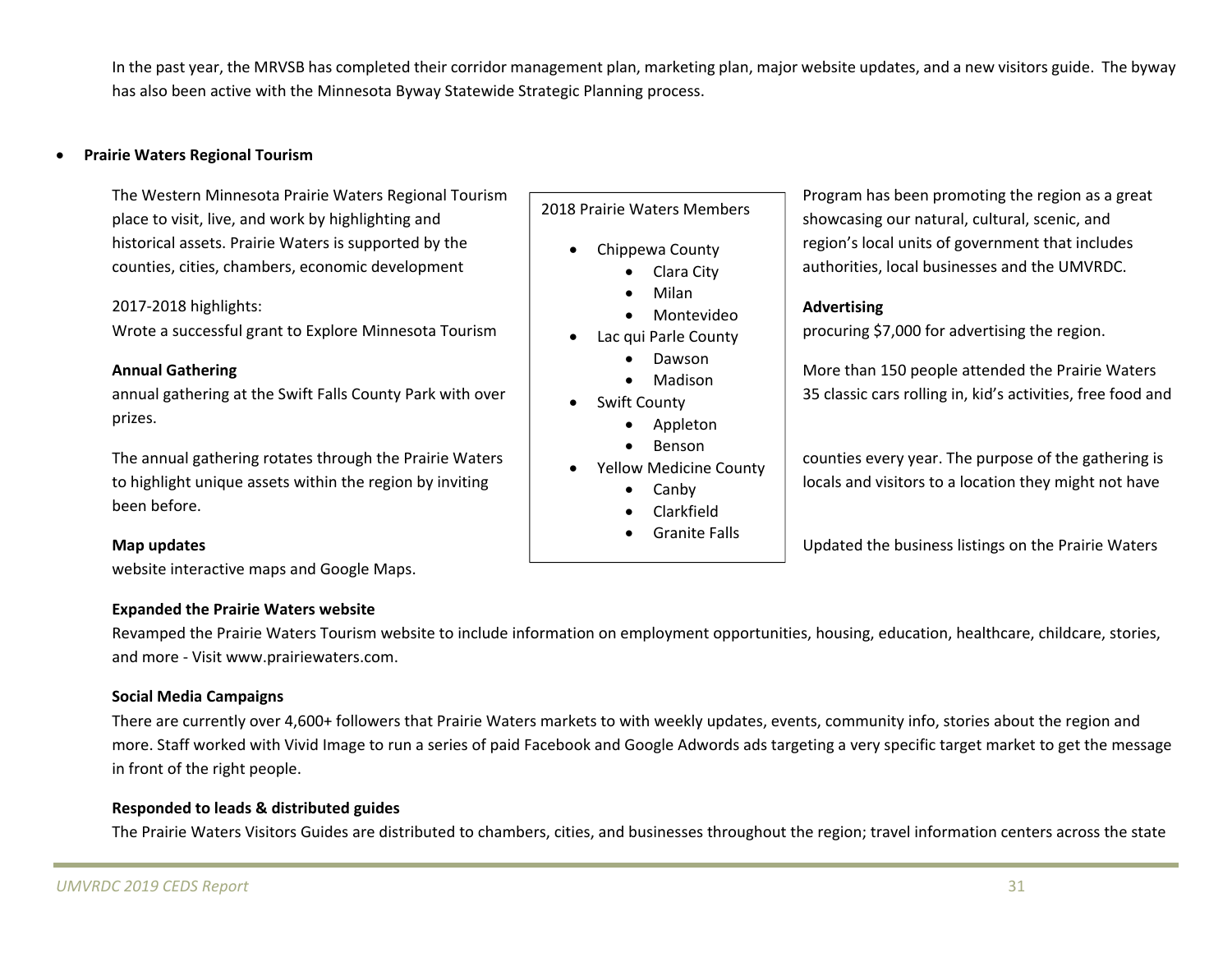and at the Mall of America; and are sent out upon requests. The guide can be downloaded on the Explore Minnesota Tourism website. (Jackie tally up leads)

NEW guides coming Spring of 2019!